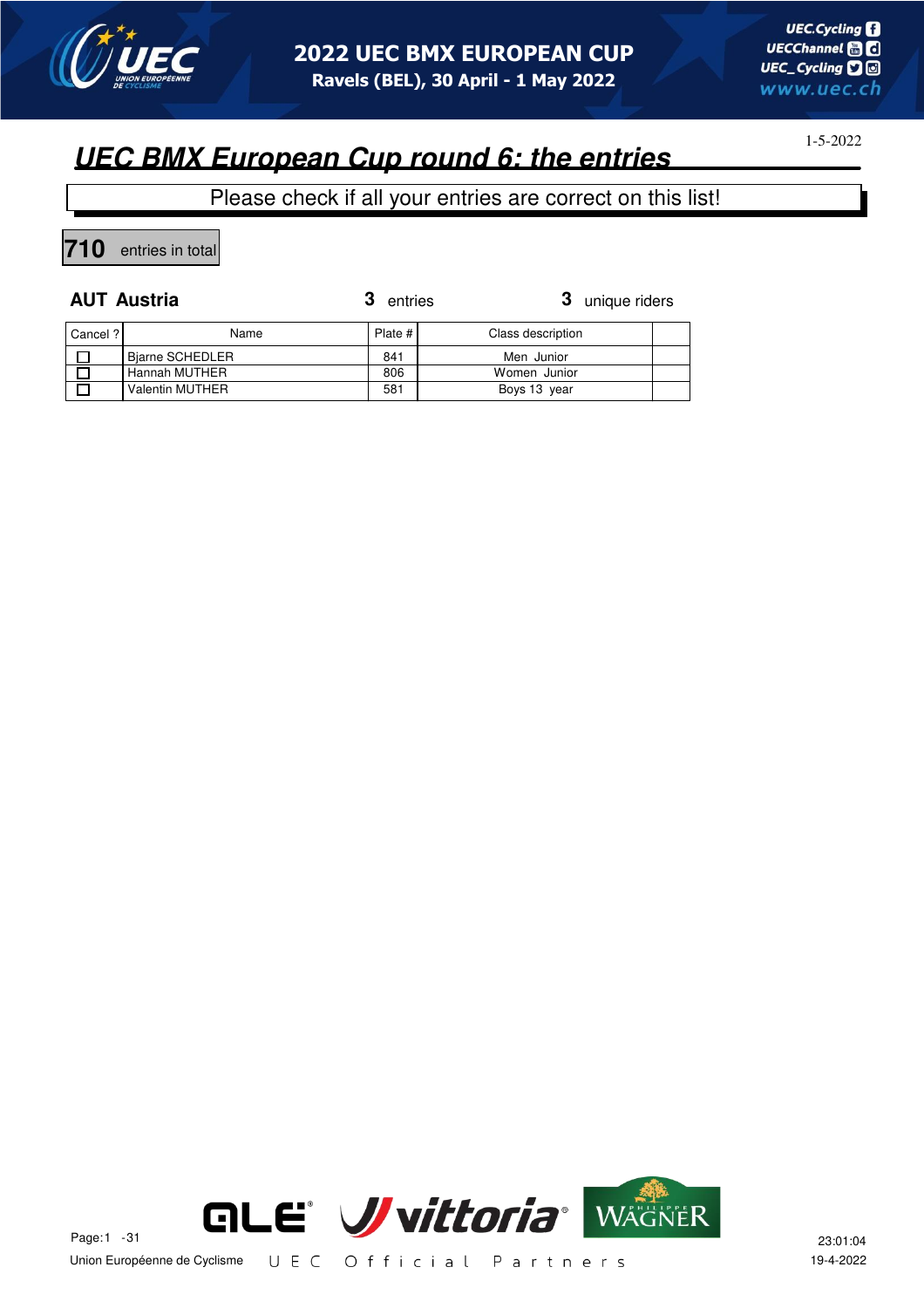

### Please check if all your entries are correct on this list!

|          | <b>BEL Belgium</b>   | 225 entries | 222 unique riders                 |  |
|----------|----------------------|-------------|-----------------------------------|--|
| Cancel ? | Name                 | Plate #     | Class description                 |  |
| П        | Andréa MEULEMANS     | 337         | Boys 9 year                       |  |
| 口        | Andres VERHOEVEN     | 344         | Cruisers 17 - 29 year             |  |
| П        | Arold VERBIEST       | 539         | Men Under 23                      |  |
| E.       | Arwen CLAESSEN       | 310         | Girls 10 year                     |  |
| П        | Ase TRUYTS           | 355         | Boys 15/16 year                   |  |
| П        | Aurélien VAESSEN     | 862         | Men Junior                        |  |
| П        | Axel KASTELIJN       | 327         | Boys 9 year                       |  |
| Π        | Axl BOSCH            | 311         | Boys 15/16 year                   |  |
| П        | Axl LUYCKX           | 314         | Boys 15/16 year                   |  |
| $\Box$   | <b>Bas VANHOOF</b>   | 308         | Boys 10 year                      |  |
| П        | Ben ROZEIN           | 342         | Boys 10 year                      |  |
| П        | Bent VAN AVONDT      | 359         | Boys 11 year                      |  |
| П        | <b>Bernd SMEETS</b>  | 858         | Men Junior                        |  |
| $\Box$   | <b>Bo SCHROYEN</b>   | 348         | Men 17 - 29 year                  |  |
| П        | <b>Bo VAN TIGGEL</b> | 14          | Women $17 +$                      |  |
| П        | <b>Bram PALMANS</b>  | 323         | Boys 11 year                      |  |
| П        | <b>Bren KRIJNEN</b>  | 326         | Boys 14 year                      |  |
| $\Box$   | <b>Britt BAETENS</b> | 13          | Cruisers Women                    |  |
| $\Box$   | Cedric VANHEUCKELOM  | 328         | Boys 10 year                      |  |
| П        | Chase NUHS           | 300         | Boys 8 year                       |  |
| П        | Chloë WOLFS          | 303         | Girls 9 year                      |  |
| $\Box$   | Colin COLLET         | 377         | Boys 13 year                      |  |
| $\Box$   | Daan DE SWART        | 377         | Boys 15/16 year                   |  |
| П        | Daan MELIS           | 350         | Boys 10 year                      |  |
| П        | Dario VAN DEN HEUVEL | 337         | Cruisers 17 -29 year              |  |
| П        | Dean WOUTERS         | 301         | Men 17 - 29 year                  |  |
| П        | Delphine BEIRINCKX   | 06          | Girls 11 /12 year                 |  |
| $\Box$   | Demeestere ARJEN     | 307         | Boys 9 year                       |  |
| Π        | Demeestere AUKE      | 305         | Girls 9 year                      |  |
| Ī        | Denise NEEFS         | 335         | Cruisers Women                    |  |
| П        | Didi VAN TIGGEL      | 546         | Men Under 23                      |  |
| Π        | Diego ORTIZ TIRTIAUX | 320         | Boys 8 year                       |  |
| П        | Diete DEMEESTERE     | 302         | Girls 10 year                     |  |
|          | Dieter BROUNS        | 859         | Men Junior                        |  |
| $\Box$   | Dieuwke HEYVAERT     | 311         |                                   |  |
| $\Box$   | Djenson VANDEZANDE   | 306         | Girls 15 /16 year<br>Boys 10 year |  |
| П        | <b>Dries BROUNS</b>  | 327         | Boys 15/16 year                   |  |
|          | Dries DYCK           | 316         |                                   |  |
| Π        | Dungey MEYVIS        | 303         | Boys 10 year                      |  |
| П        |                      |             | Boys 7 year                       |  |
|          | Elias HELLEBOOGE     | 311         | Boys 13 year<br>Men Elite         |  |
|          | Elias VERBINNEN      | 219         |                                   |  |
| П        | Eline WYNANTS        | 5           | Girls 11/12 year                  |  |
| П        | Elke VANHOOF         | 91          | Women Elite                       |  |
| П        | Ella HOLSCHER        | 318         | Girls 11 /12 year                 |  |
| П        | Emie COLLET          | 07          | Girls 11/12 year                  |  |
| П        | Esmée VANDERSTRAETEN | 320         | Girls 11/12 year                  |  |
| $\Box$   | Ethan CLAES          | 375         | Boys 13 year                      |  |
| П        | Femke VERELST        | 301         | Cruisers Women                    |  |
|          | Ferre HOLSCHER       | 330         | Boys 10 year                      |  |
|          | Ferre T'SEYEN        | 302         | Boys 15/16 year                   |  |
|          | Finn FEYTONS         | 336         | Boys 10 year                      |  |
|          | <b>Finn MAGIELS</b>  | 325         | Boys 15/16 year                   |  |
|          | Fleur DE TANT        | 307         | Girls 13/14 year                  |  |

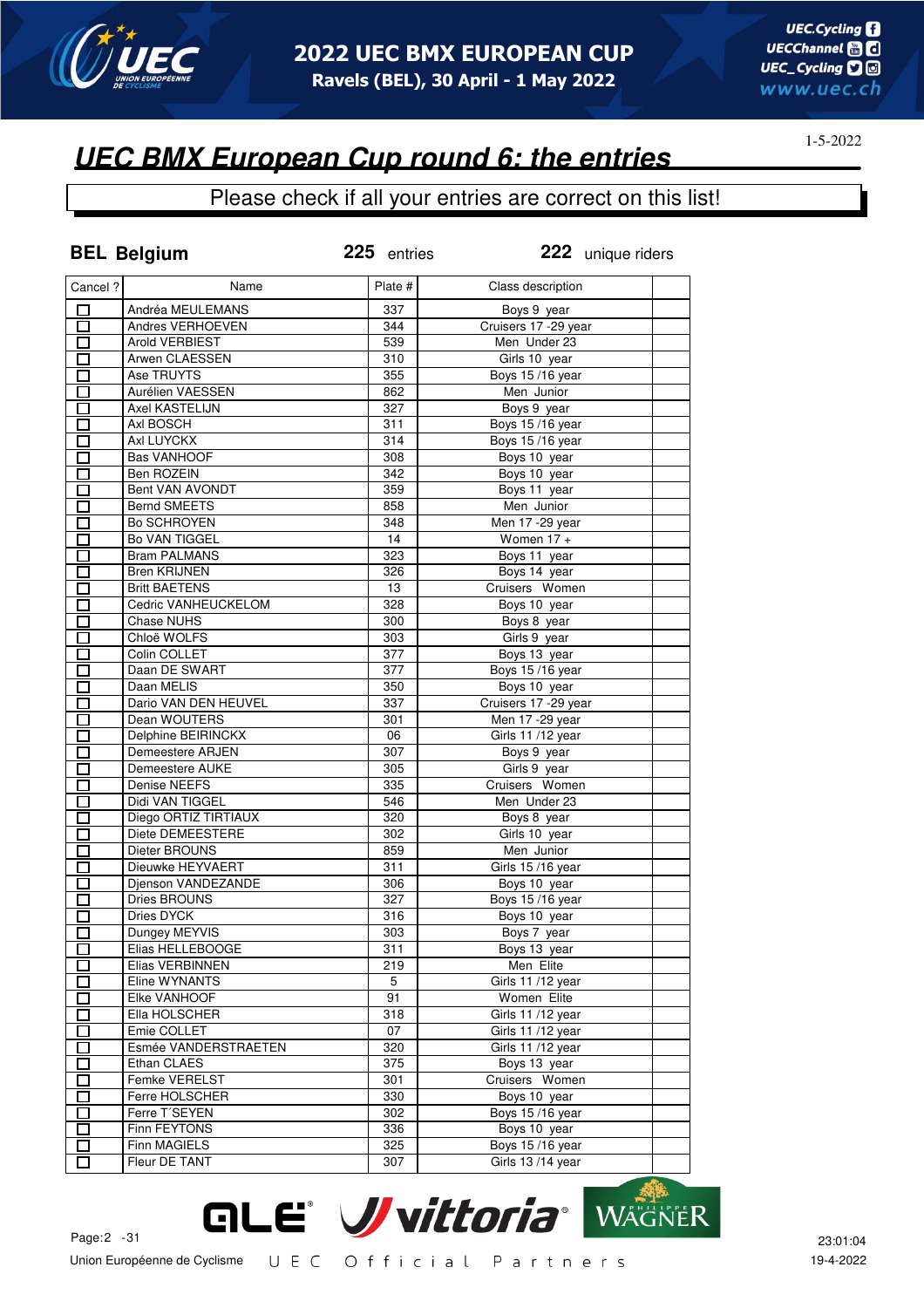

### Please check if all your entries are correct on this list!

|                                                      | <b>BEL Belgium</b>                | 225 entries | 222 unique riders          |  |
|------------------------------------------------------|-----------------------------------|-------------|----------------------------|--|
| Cancel ?                                             | Name                              | Plate #     | Class description          |  |
| □                                                    | Gebbe SAUVILLERS                  | 547         | Men Under 23               |  |
| $\Box$                                               | Geoffrey DE WIT                   | 341         | Boys 15/16 year            |  |
| $\Box$                                               | Guillaume TEMPELS                 | 310         | Boys 8 year                |  |
| $\Box$                                               | <b>Gust LENAERTS</b>              | 307         | Boys 11 year               |  |
| $\Box$                                               | <b>Gust LUYTS</b>                 | 375         | Boys 15/16 year            |  |
| $\Box$                                               | Ignace SIMONS                     | 388         | Boys 14 year               |  |
| $\Box$                                               | <b>Ilias AKKERMANS</b>            | 347         | Men 17 - 29 year           |  |
| $\Box$                                               | <b>Ilvars DE WOLF</b>             | 301         | Boys 15/16 year            |  |
| $\overline{\Box}$                                    | Jamie DOSQUET                     | 17          | Boys 12 year               |  |
| $\overline{\Box}$                                    | Jan-Viktor VRANCKX                | 544         | Men Under 23               |  |
| П                                                    | Janne SMITS                       | 300         | Girls 15/16 year           |  |
| П                                                    | Jarmo FORREST                     | 301         | Cruisers 17 -29 year       |  |
| n an an Aonaichte ag an Sualach an 1977.<br>Tagairtí | Jarvin CLAESSEN                   | 323         | Boys 7 year                |  |
| П                                                    | Jasper VANSUMMEREN                | 351         | <b>Boys 15/16 year</b>     |  |
| $\mathcal{L}$                                        | Jayden DE LOCHT                   | 18          | Boys 12 year               |  |
| П                                                    | Jef JANSSENS                      | 328         | <b>Boys 15/16 year</b>     |  |
| $\overline{\phantom{0}}$                             | Jelthe VERHEYEN                   | 300         | Girls 10 year              |  |
| П                                                    | Jens LEIRS                        | 329         | Boys 9 year                |  |
| E.                                                   | Jenthe OEYEN                      | 316         | Boys 14 year               |  |
| П                                                    | Jeremy PACHE                      | 548         | Men Under 23               |  |
| П                                                    | Jiri LIBIN                        | 369         | Boys 11 year               |  |
| П                                                    | Jitse BULLEN                      | 343         | Boys 13 year               |  |
| $\Box$                                               | Jitske ORBAN                      | 313         | Girls 13/14 year           |  |
| П                                                    | Joa FRANSSEN                      | 332         | Boys 10 year               |  |
|                                                      | Joannes ABISSET                   | 344         |                            |  |
| $\Box$                                               |                                   |             | Boys 10 year               |  |
| $\Box$                                               | <b>Joffrey WOUTERS</b>            | 11          | Men 25 +                   |  |
| $\Box$<br>П                                          | Jonas VAN EECKHOUT<br>Jools MELIS | 352         | Boys 10 year<br>Men Junior |  |
|                                                      |                                   | 856<br>323  |                            |  |
| $\Box$<br>П                                          | Joppe BEYSEN                      |             | Boys 13 year               |  |
|                                                      | Joppe ORBAN                       | 331         | Boys 9 year                |  |
| П                                                    | Joren DE WEVER                    | 310         | Boys 14 year               |  |
| П                                                    | Jorre LOODTS                      | 328         | Boys 14 year               |  |
| П                                                    | Jules LAIME                       | 331         | Boys 13 year               |  |
| $\Box$                                               | Julie GEERS                       | 13          | Girls 13/14 year           |  |
| $\Box$                                               | Kailash MERTENS                   | 348         | Cruisers 17 - 29 year      |  |
| П                                                    | Karo VERTESSEN                    | 318         | Women $17 +$               |  |
| $\Box$                                               | Kenneth WILLEMS                   | 545         | Men Under 23               |  |
|                                                      | Kenny VALGAERTS                   | 329         | Cruisers 30 -39 year       |  |
| $\overline{\Box}$                                    | Kjelle POETS                      | 06          | Women $17 +$               |  |
| ப                                                    | Knoxx VERCAUTEREN                 | 378         | Boys 14 year               |  |
| П                                                    | Kobe BEYSEN                       | 320         | Boys 12 year               |  |
| П                                                    | Kobe TORBEN-NIELSEN               | 349         | Boys 11 year               |  |
| П                                                    | Kyan SLENDERS                     | 389         | Boys 13 year               |  |
| $\mathbf{I}$                                         | Laïs VAN ROOY                     | 301         | Girls 9 year               |  |
| Ξ                                                    | Lars BOSCH                        | 6           | Boys 14 year               |  |
| П                                                    | Lars VRANCKX                      | 321         | Boys 7 year                |  |
| П                                                    | Laurence VAN DER HORST            | 322         | Girls 13/14 year           |  |
| $\Box$                                               | Lenthe VAN GASTEL                 | 312         | Girls 11/12 year           |  |
| $\overline{\phantom{0}}$                             | Léo MARMIFERO                     | 302         | Boys 8 year                |  |
| I I                                                  | Liam MAGIELS                      | 300         | Boys 10 year               |  |
| П                                                    | Liam VAN DIJCK                    | 365         | Boys 13 year               |  |
| $\Box$                                               | Liam VAN ENDERT                   | 313         | Boys 13 year               |  |
| П                                                    | Liese LUMBEECK                    | 313         | Cruisers Women             |  |

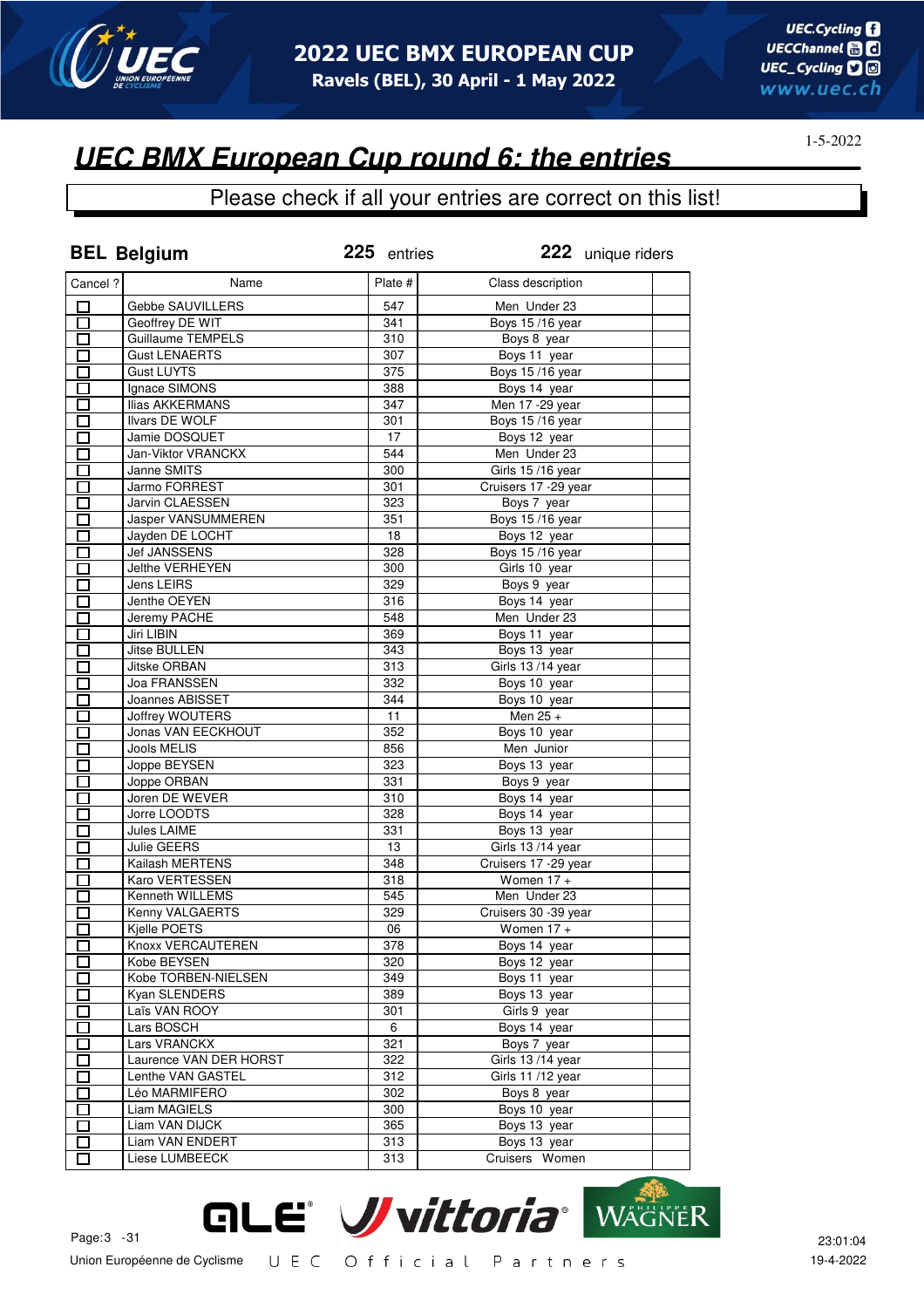

## **UEC BMX European Cup round 6: the entries**

|                      | <b>BEL Belgium</b>                | 225 entries      | 222 unique riders                |  |
|----------------------|-----------------------------------|------------------|----------------------------------|--|
| Cancel ?             | Name                              | Plate #          | Class description                |  |
| 口                    | Lisa CONINGS                      | 303              | Women $17 +$                     |  |
| 口                    | Loris JEANMOYE                    | 352              | Boys 15/16 year                  |  |
| 口                    | Lotte DE TANT                     | 316              | Girls 13/14 year                 |  |
| $\Box$               | Lotte WOLFS                       | 308              | Girls 15/16 year                 |  |
| $\Box$               | Lou VAN CAMP                      | 349              | Boys 13 year                     |  |
| $\Box$               | Louie CLAES                       | 315              | Boys 9 year                      |  |
| Ú                    | Louis VERHERSTRAETEN              | 304              | Men 17 - 29 year                 |  |
| $\Box$               | Lowie NULENS                      | 334              | Boys 15/16 year                  |  |
| $\Box$               | Lucas VAN DER HORST               | 343              | Boys 11 year                     |  |
| $\overline{\Box}$    | <b>Lysandre ABISSET</b>           | 311              | Boys 7 year                      |  |
| 囗                    | Maddox VERCAUTEREN                | 358              | Boys 12 year                     |  |
| $\Box$               | Malika CLAESSEN                   | 314              | Girls 15/16 year                 |  |
| П                    | Marit MOONEN                      | 303              | Girls 7 year                     |  |
| П                    | Marvin CLAES                      | 363              | Boys 11 year                     |  |
| П                    | Mathew VENDEN WONDER              | 333              | Boys 9 year                      |  |
| П                    | Mathijn BOGAERT                   | 500              | Men Under 23                     |  |
| $\Box$               | Mathis DE WEVER                   | 307              | Boys 13 year                     |  |
| П                    | Mats LEIRS                        | 341              | Boys 11 year                     |  |
| П                    | Mats VERACHTERT                   | 339              | Boys 9 year                      |  |
| $\Box$               | Matthijs VERHOEVEN                | 211              | Men Elite                        |  |
| $\Box$               | Maxime MEDAERTS                   | 334              | Boys 12 year                     |  |
| П                    | Merel VAN GASTEL                  | 818              | Women Junior                     |  |
| $\Box$               | Michel HELZEN                     | 338              | Boys 10 year                     |  |
| $\Box$               | Michiel LETEN                     | 342              | Boys 12 year                     |  |
| $\Box$               | Mille LENAERTS                    | 337              | Boys 13 year                     |  |
| 囗                    | Minthe WOUTERS-SELS               | 339              | Cruisers 17 - 29 year            |  |
| 囗                    | Nick DE PROOST                    | $\overline{346}$ | Cruisers 30 -39 year             |  |
| П                    | Nico OOMS                         | 18               | Cruisers 45 +                    |  |
| $\Box$               | Niels APPERMONT                   | 390              | Boys 15/16 year                  |  |
| П                    | <b>Niels BEEUSAERT</b>            | 385              | Boys 13 year                     |  |
| П                    | Noah STEEGEN                      | 381              | Boys 13 year                     |  |
| $\Box$               | Noë ERLICH                        | 25               | Boys 14 year                     |  |
| $\Box$               | Nolan COLLIN                      | 384              | Boys 14 year                     |  |
| $\Box$               | Nora SPOOREN                      | 300              | Girls 11 /12 year                |  |
| $\Box$               | Peggy MARIËN                      | V <sub>6</sub>   | Cruisers Women                   |  |
| Ď                    | Pepijn VAN HOUT                   | 315              |                                  |  |
| $\Box$               | Phinne HERMANS                    | 324              | Boys 7 year<br>Girls 11 /12 year |  |
|                      |                                   | 308              | Cruisers 30 -39 year             |  |
| $\overline{\square}$ | Pierre-yves LEROY<br>Reez PIERONI | 341              | Boys 9 year                      |  |
|                      | <b>Reyn GEERTS</b>                | 308              | Girls 10 year                    |  |
| ப                    |                                   |                  | Cruisers 17 - 29 year            |  |
| П                    | Rico VAN DEN HEUVEL               | 340              |                                  |  |
|                      | Rimme PANDELAERS                  | 377              | Boys 11 year                     |  |
| Г                    | Rios KOPPEN                       | 321              | Boys 11 year                     |  |
| П                    | Robbe BAISIPONT                   | 347              | Cruisers 17 - 29 year            |  |
| П                    | Robbe VAN GOOL                    | 319              | Boys 9 year                      |  |
|                      | Robbe VERSCHUEREN                 | 13               | Men 17 - 29 year                 |  |
| П                    | Robbe VERSCHUEREN                 | 6                | Cruisers 17 - 29 year            |  |
| П                    | Roeby VERWAEST                    | 326              | Girls 11 /12 year                |  |
| $\mathsf{\Gamma}$    | Romain FRANCK                     | 332              | Boys 14 year                     |  |
| П                    | Romain LAMOTTE                    | 352              | Boys 12 year                     |  |
| П                    | Romain SCHAQUEUE                  | 16               | Men 25 +                         |  |
| $\mathbf{I}$         | Roy VAN AKEN                      | 014              | Men $25 +$                       |  |
| $\mathbf{I}$         | Roy VAN AKEN                      | 341              | Cruisers 30 - 39 year            |  |

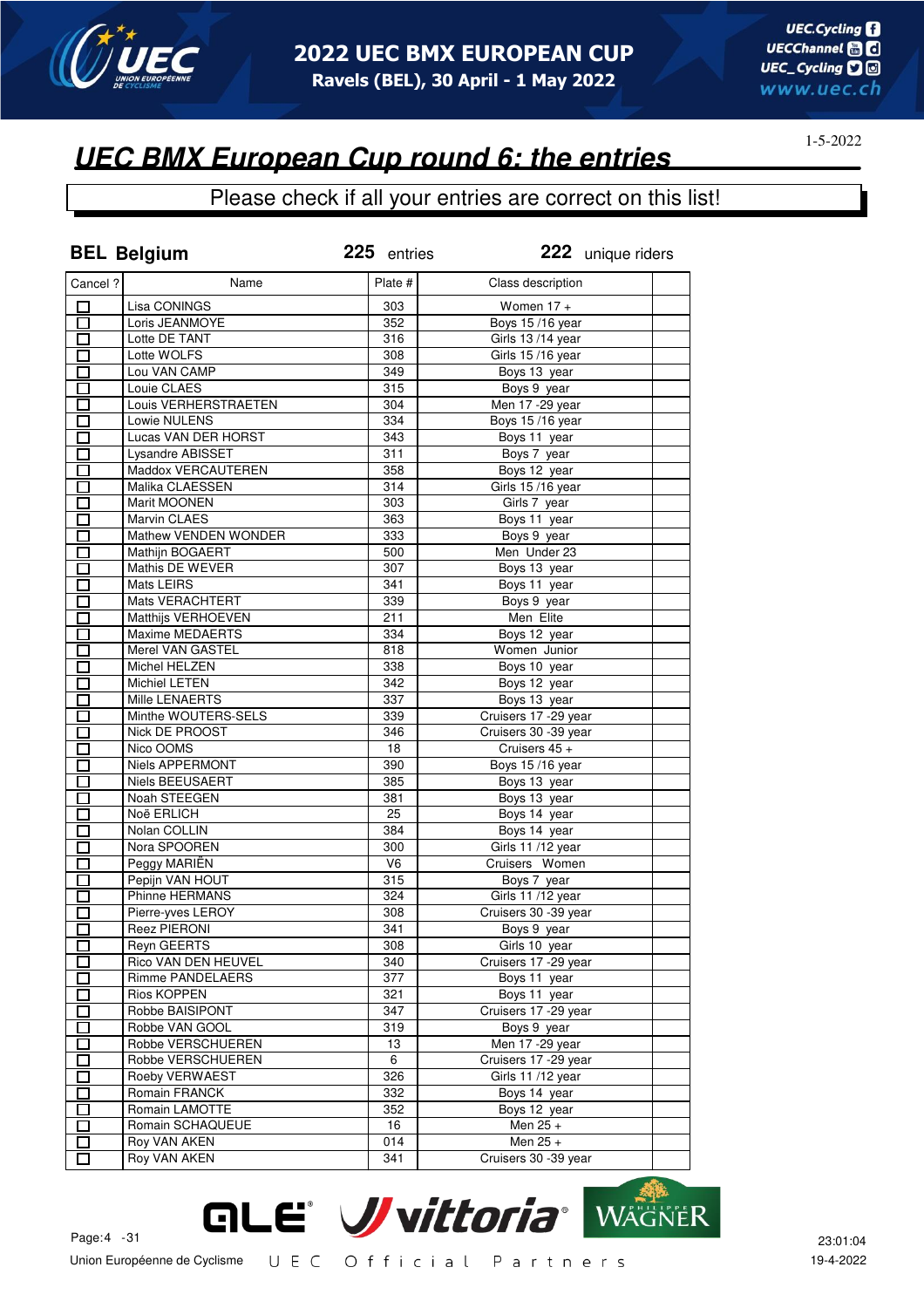

# **UEC BMX European Cup round 6: the entries**

|                      | <b>BEL Belgium</b>      | 225 entries               | 222 unique riders     |  |
|----------------------|-------------------------|---------------------------|-----------------------|--|
| Cancel ?             | Name                    | Plate #                   | Class description     |  |
| 口                    | Rube LETEN              | 301                       | Boys 9 year           |  |
| $\overline{\Box}$    | Ruben GOMMERS           | 216                       | Men Elite             |  |
| $\overline{\Box}$    | Ruben PALMANS           | 355                       | Boys 13 year          |  |
| 口                    | Ruben VAN GEENBERGHE    | 387                       | Men 17 - 29 year      |  |
| $\Box$               | Rune RAEYMAEKERS        | 317                       | Boys 15/16 year       |  |
| $\Box$               | Rune ROEFS              | 14                        | Boys 15/16 year       |  |
| 口                    | Rune VANSUMMEREN        | 314                       | Boys 10 year          |  |
| $\Box$               | Ryan VAN DEN BROECK     | 376                       | Boys 14 year          |  |
| $\overline{\Box}$    | <b>Ryu DEMUYSER</b>     | $\ensuremath{\mathsf{3}}$ | Boys 12 year          |  |
| $\overline{\Box}$    | Sam GEURTS              | 353                       | Boys 13 year          |  |
| 靣                    | Sanne LUMBEECK          | 015                       | Girls 15/16 year      |  |
| $\Box$               | Sebas VAN HOUT          | 203                       | Boys 9 year           |  |
| П                    | Sem ARETS               | 331                       | Cruisers 17 -29 year  |  |
| П                    | Sem BOECKX              | 17                        | Boys 15/16 year       |  |
| П                    | Senne VAN LOMMEL        | 386                       | Boys 14 year          |  |
| $\Box$               | Senne VERELST           | 316                       | Boys 15/16 year       |  |
| Ō                    | Seppe DE SWART          | 395                       | Boys 13 year          |  |
| П                    | Seppe LAENEN            | 855                       | Men Junior            |  |
| П                    | Seth VAN DUN            | 307                       | Boys 15/16 year       |  |
| $\Box$               | Sibe JANSSENS           | 543                       | Men Under 23          |  |
| $\Box$               | Stan VAN DE POL         | 316                       | Boys 8 year           |  |
| П                    | Stanis KOZLOWSKI        | 396                       | Boys 15/16 year       |  |
|                      |                         |                           |                       |  |
| $\Box$               | <b>Stef LAUWERS</b>     | 226                       | Men Elite             |  |
| □                    | Svendsen GOEMAN         | 304                       | Men $25 +$            |  |
| 囗                    | Svendsen GOEMAN         | 300                       | Cruisers 17 - 29 year |  |
| $\Box$               | Sverre KASTELIJN        | 375                       | Boys 11 year          |  |
| 囗                    | <b>Tess KOFLER</b>      | 306                       | Girls 11 /12 year     |  |
| П                    | Thaisa BOUT             | 322                       | Girls 11 /12 year     |  |
| $\Box$               | Thiago UYTGEERTS        | 318                       | Boys 8 year           |  |
| 囗                    | Thibault VAN LAERE      | 309                       | Men 17 - 29 year      |  |
| $\Box$               | <b>Thibaut STOFFELS</b> | 232                       | Men Elite             |  |
| $\Box$               | Thijs JAAMANN           | 319                       | Boys 7 year           |  |
| $\Box$               | Thijs WYNANTS           | 14                        | Boys 13 year          |  |
| $\Box$               | Thomas WILLEMS          | 857                       | Men Junior            |  |
| $\Box$               | <b>Tias DEMEESTERE</b>  | 365                       | Boys 11 year          |  |
| $\Box$               | <b>Tibe VERACHTERT</b>  | 384                       | Boys 12 year          |  |
| $\Box$               | Tibo HUYBRECHTS         | 385                       | Men 17 - 29 year      |  |
|                      | Tjalle DEBURCHGRAEVE    | 351                       | Men 17 - 29 year      |  |
| $\overline{\square}$ | Tom STOFFELS            | 374                       | Boys 15/16 year       |  |
| ப                    | Tonny STROBBE           | 300                       | Cruisers 45 +         |  |
| П                    | Tristan VAN DIJCK       | 345                       | Boys 15/16 year       |  |
| П                    | <b>Tyas HOSTE</b>       | 347                       | Boys 11 year          |  |
| П                    | Tyron BESONHÉ           | 319                       | Boys 11 year          |  |
| $\mathsf{\Gamma}$    | Unique EVERTS           | 314                       | Boys 14 year          |  |
| П                    | Valerie STRACKX         | 314                       | Girls 11 /12 year     |  |
| $\blacksquare$       | Valerie VOSSEN          | 817                       | Women Junior          |  |
| П                    | Victor BEIRINCKX        | 860                       | Men Junior            |  |
| П                    | Vince VAN DOORSLAER     | 344                       | Boys 14 year          |  |
| $\mathsf{\Gamma}$    | Walter DE VISSCHER      | 333                       | Cruisers 45 +         |  |
| П                    | Wannes MAGDELIJNS       | 854                       | Men Junior            |  |
| П                    | Wannes SERRÉ            | 391                       | Boys 13 year          |  |
| П                    | Warre VAN DE POL        | 376                       | Boys 12 year          |  |
| П                    | William VENDEN WONDER   | 348                       | Boys 10 year          |  |
|                      |                         |                           |                       |  |

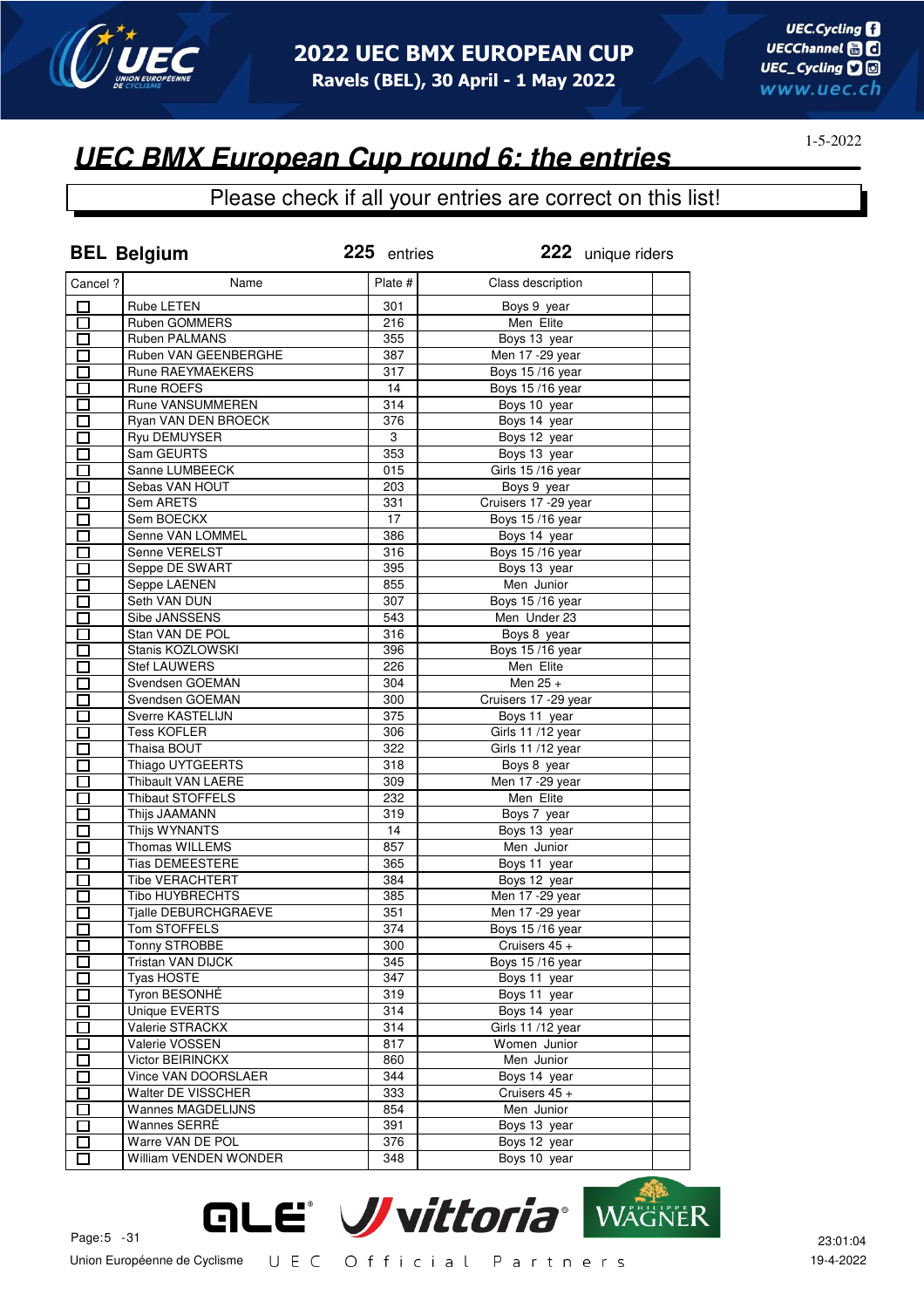

## **UEC BMX European Cup round 6: the entries**

|         | <b>BEL Belgium</b>      | 225 entries | 222 unique riders |
|---------|-------------------------|-------------|-------------------|
| Cancel? | Name                    | Plate #     | Class description |
|         | <b>Wout CAMPS</b>       | 357         | Boys 13 year      |
| П       | <b>Wouter SEGERS</b>    | 206         | Men Elite         |
|         | Xander VAN VLEM         | 308         | Boys 7 year       |
| $\Box$  | Yan SLEGERS             | 501         | Men Under 23      |
| $\Box$  | Yana VERHOEVEN          | 314         | Girls 13/14 year  |
| 囗       | <b>Yannick COLBRANT</b> | 306         | Boys 15/16 year   |
| П       | Yannick WOLF            | 302         | Men 17 - 29 year  |
| Π       | Yarno COLBRANT          | 305         | Boys 13 year      |
| П       | Yeno VINGERHOETS        | 326         | Boys 15/16 year   |
|         | Yoran BRIGE             | 394         | Boys 15/16 year   |
|         | Yorgi PICCART           | 342         | Boys 15/16 year   |
|         | Zane NUHS               | 380         | Boys 14 year      |
| П       | Ziko DECOSTER           | 828         | Men Junior        |

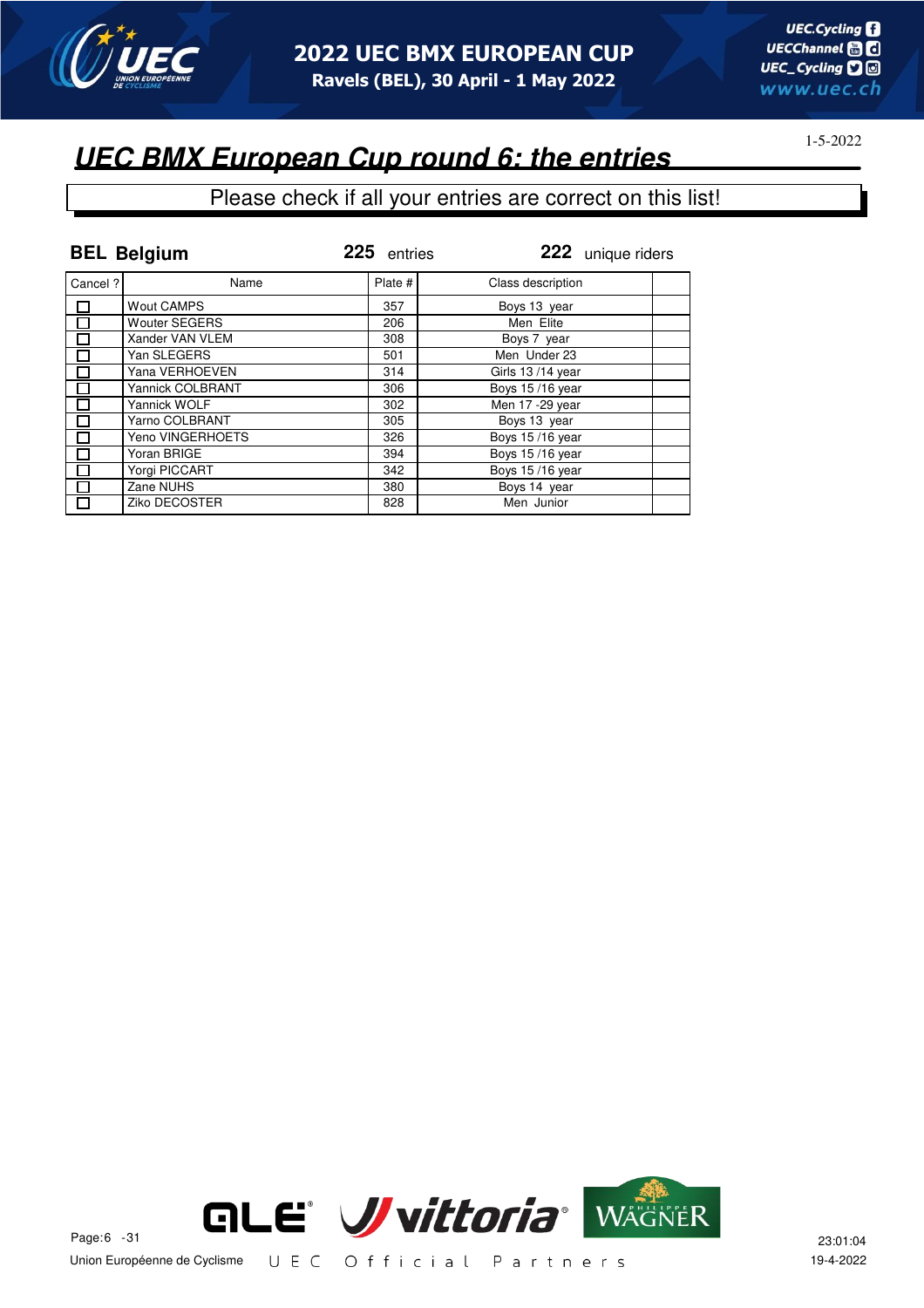

1-5-2022

| <b>BRA Brazil</b> |                            | entries | unique riders     |  |
|-------------------|----------------------------|---------|-------------------|--|
| Cancel ?          | Name                       | Plate # | Class description |  |
|                   | Priscilla STEVAUX CARNAVAL | 93      | Women Elite       |  |

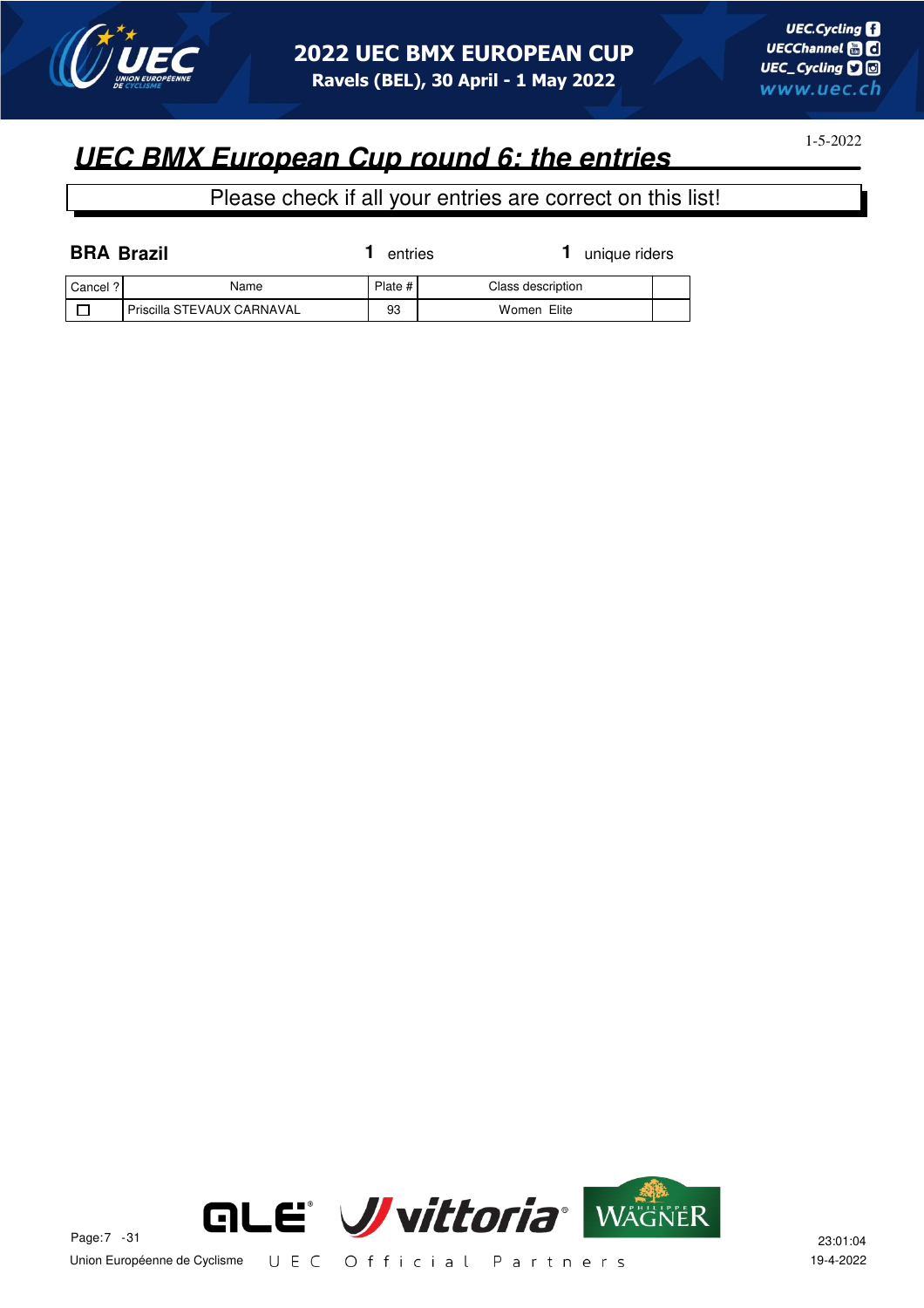

# **UEC BMX European Cup round 6: the entries**

|          | <b>COL Colombia</b>            | entries   | unique riders     |
|----------|--------------------------------|-----------|-------------------|
| Cancel ? | Name                           | Plate $#$ | Class description |
| $\Box$   | Andrea ESCOBAR YEPES           | 127       | Women Elite       |
| $\Box$   | Carlos Alberto RAMIREZ YEPES   | 278       | Men Elite         |
| $\Box$   | Diego ARBOLEDA OSPINA          | 741       | Men Elite         |
| ा        | Jersy Alejandro ANDRADE GUSTIN | 520       | Men Under 23      |
| $\Box$   | Juan Camilio RAMIREZ VALENCIA  | 518       | Men Under 23      |
| ा        | Juan Esteban NARANJO MURILLO   | 519       | Men Under 23      |
| П        | Santiago Angel SUAREZ SUAREZ   | 229       | Men Elite         |

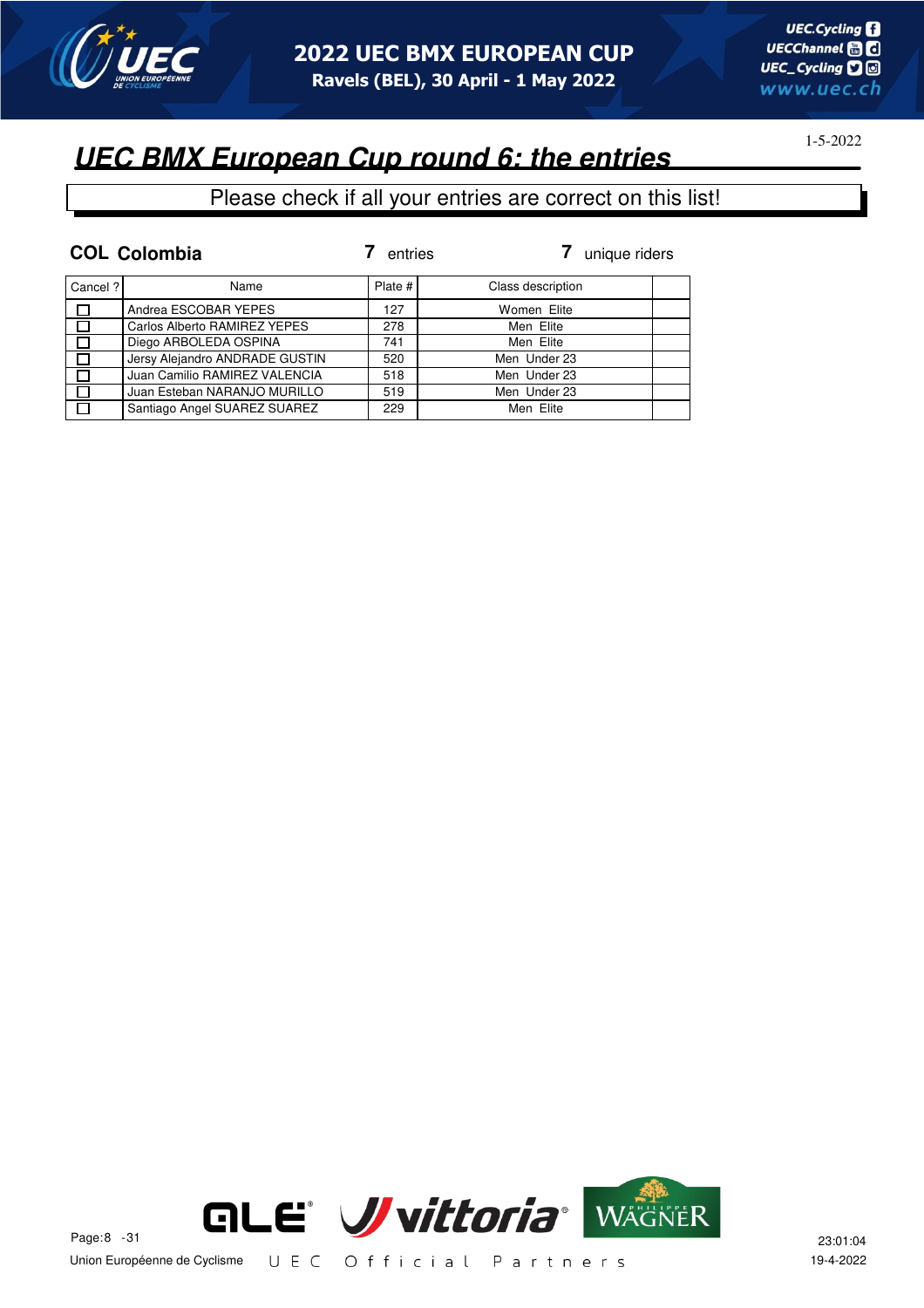

### **UEC BMX European Cup round 6: the entries**

|                           | <b>CZE Czech Republic</b> | 45 entries     | 44 unique riders       |  |
|---------------------------|---------------------------|----------------|------------------------|--|
| Cancel?                   | Name                      | Plate #        | Class description      |  |
| П                         | Adam BÁBEK                | 529            | Men Under 23           |  |
| $\Box$                    | Adam PETEREK              | $\overline{7}$ | Boys 11 year           |  |
| П                         | Adéla KOVARÍKOVÁ          | 904            | Girls 11 /12 year      |  |
| П                         | Albert KOHOUTEK           | 901            | Boys 7 year            |  |
| П                         | Andrea HÁJKOVÁ            | 900            | Girls 13/14 year       |  |
| П                         | Artur KOHOUTEK            | 903            | Boys 9 year            |  |
| П                         | Barbora MAAROVÁ           | 904            | Girls 10 year          |  |
| ◻                         | <b>Boris MORAVEC</b>      | 906            | Boys 10 year           |  |
| $\overline{\blacksquare}$ | David MAREŠ               | 947            | Boys 15/16 year        |  |
| $\Box$                    | Dominika VYSOCKÁ          | 902            | Girls 10 year          |  |
| $\overline{\Box}$         | Dušan HULKA               | 929            | Men 17 - 29 year       |  |
| $\Box$                    | Eliška BARTUNKOVÁ         | 504            | Women Under 23         |  |
| П                         | Jakub CIDLINSKÝ           | 18             | Boys 15/16 year        |  |
| $\Box$                    | Jakub DLOUHÝ              | 903            | Boys 11 year           |  |
| П                         | Jakub KLEMENT             | 918            | Boys 15/16 year        |  |
| $\Box$                    | Jakub VESECKÝ             | 865            | Men Junior             |  |
| П                         | Jan PORÍZEK               | 924            | Boys 15/16 year        |  |
| □                         | Jirí SUCHÁNEK             | 904            | Boys 14 year           |  |
| П                         | Josefína MORAVCOVÁ        | 900            | Girls 8 year           |  |
| П                         | Kristýna UTINKOVÁ         | 903            | Women $17 +$           |  |
| $\Box$                    | Kryštof KNER              | 915            | Cruisers 17 -29 year   |  |
| П                         | Lukáš VESECKÝ             | 924            | Men 17 - 29 year       |  |
| П                         | Marek NEUŽIL              | 824            | Men Junior             |  |
| П                         | Marek NOVÁCEK             | 911            | Boys 15/16 year        |  |
| П                         | Martin BARABÁŠ            | 017            | Cruisers 40 -44 year   |  |
| □                         | Matej LINHART             | 530            | Men Under 23           |  |
| $\Box$                    | Matej PAVKA               | 900            | Boys 12 year           |  |
| 口                         | Matyáš MENTLÍK            | 826            | Men Junior             |  |
| 口                         | Maxmilián LINHART         | 908            | Boys 10 year           |  |
| П                         | Michal NOVOTNÝ            | 912            | Cruisers 40 -44 year   |  |
| $\overline{\Box}$         | Mikuláš LINHART           | 902            | Boys 8 year            |  |
| $\overline{\Box}$         | <b>Oliver MILTNER</b>     | 946            | Boys 14 year           |  |
| □                         | Ondrej MATEJÍK            | 906            | Men 17 - 29 year       |  |
| $\Box$                    | Ondrej MATEJÍK            | 926            | Cruisers 17 - 29 year  |  |
| П                         | Robin PETEREK             | 936            | Boys 15/16 year        |  |
| П                         | Sára KALÁBOVÁ             | $\overline{7}$ | Girls 10 year          |  |
| П                         | Stella TAMME              | 901            | Girls 11/12 year       |  |
| П                         | Tomáš VESECKÝ             | 914            | Men 17 - 29 year       |  |
| П                         | Veronika ŽÁCKOVÁ          | 16             | Girls 11/12 year       |  |
| П                         | Viktor Oldrich CHUDOBA    | 901            | <b>Boys 15/16 year</b> |  |
| П                         | Vilém SOKOL               | 825            | Men Junior             |  |
| ◘                         | Vít NOVOTNÝ               | 944            | Boys 14 year           |  |
| П                         | Vít STLOUKAL              | 903            | <b>Boys 15/16 year</b> |  |
| $\Box$                    | Vojtech POLESNÝ           | 823            | Men Junior             |  |
| $\overline{\Box}$         | Štepánka FREMLOVÁ         | $\mathbf{1}$   | Girls 11 /12 year      |  |

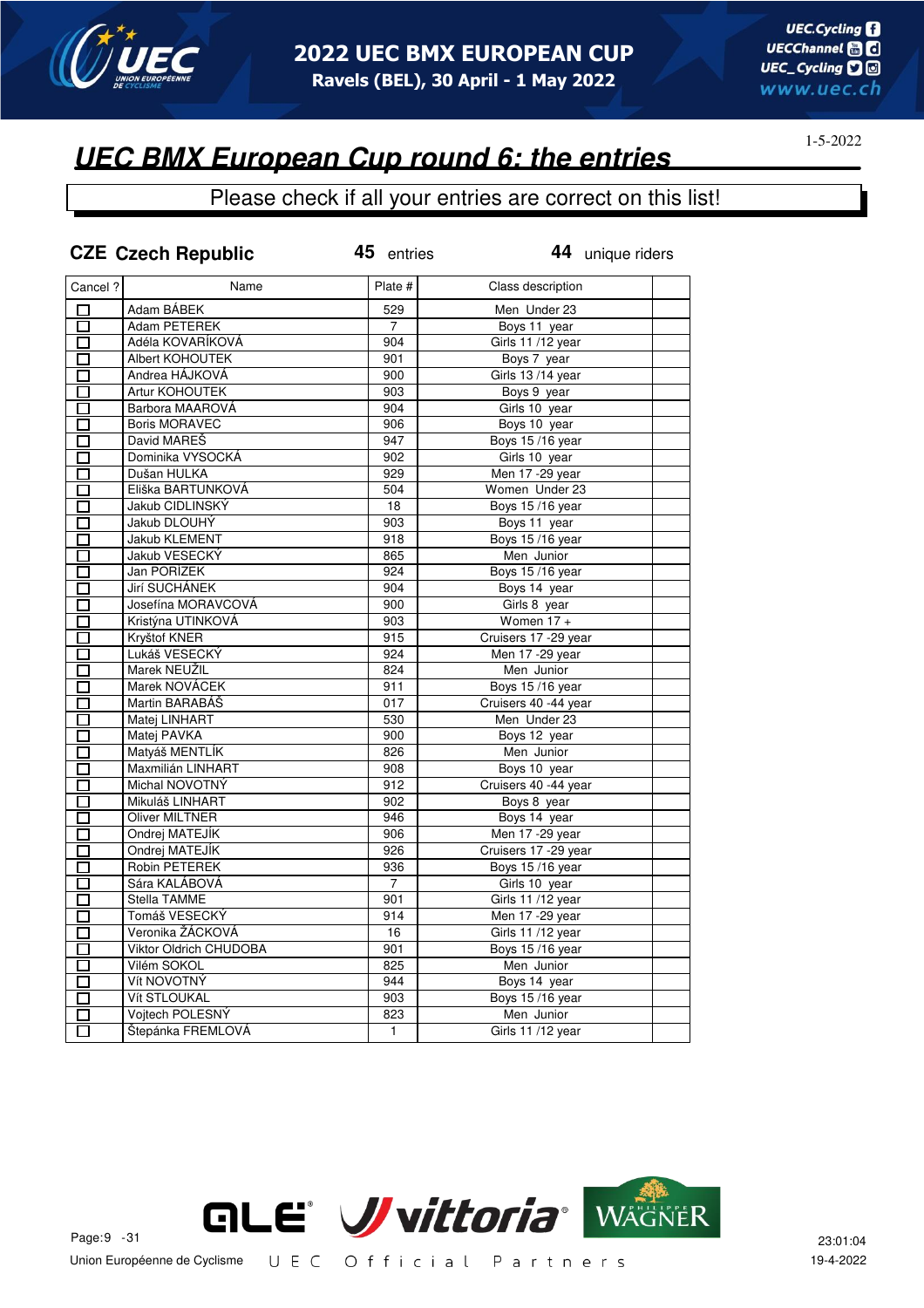

#### Please check if all your entries are correct on this list!

|                      | <b>DEN Denmark</b>           | 33 entries | 33 unique riders     |  |
|----------------------|------------------------------|------------|----------------------|--|
| Cancel ?             | Name                         | Plate #    | Class description    |  |
| П                    | Asger AGGERGAARD             | 702        | Boys 14 year         |  |
| $\overline{\Box}$    | <b>August Holst HANSEN</b>   | 712        | Boys 12 year         |  |
| П                    | <b>Bolette SCHLÜTER</b>      | 13         | Girls 15/16 year     |  |
| П                    | Carlos ØZDEMIR               | 722        | Boys 15/16 year      |  |
| П                    | Daniel Flatau LARSEN         | 709        | Cruisers 40 -44 year |  |
| П                    | Dorte BALLE                  | 221        | Women Elite          |  |
| П                    | Ebbe SKAMRIS JEPPESEN        | 708        | Boys 12 year         |  |
| П                    | Hjalte Bech FELDT            | 830        | Men Junior           |  |
| П                    | Ida L. ØSTERGAARD            | 708        | Girls 13/14 year     |  |
| $\Box$               | Isabella LINDBERG            | 700        | Girls 11 /12 year    |  |
| $\Box$               | Jakob SARDAG                 | 531        | Men Under 23         |  |
| $\Box$               | Kasper MIKKELSEN             | 701        | Boys 15/16 year      |  |
| П                    | Kasper OLSSON                | 220        | Men Elite            |  |
| $\Box$               | Magnus DYHRE                 | 534        | Men Under 23         |  |
| $\Box$               | Magnus JENSEN                | 542        | Men Under 23         |  |
| $\overline{\Box}$    | Malene KEJLSTRUP             | 506        | Women Under 23       |  |
| $\overline{\square}$ | Malou LINDBERG               | 704        | Girls 13/14 year     |  |
| $\overline{\square}$ | Marcus LETH                  | 829        | Men Junior           |  |
| $\overline{\square}$ | Oliver ØSTERGAARD SAYK       | 840        | Men Junior           |  |
| $\overline{\Box}$    | Rasmus Riise SIMONSEN        | 705        | Boys 15/16 year      |  |
| $\overline{\Box}$    | Rune ELKÆR-HANSEN            | 712        | Men 17 - 29 year     |  |
| $\Box$               | Sille Bundgaard MIKKELSEN    | 018        | Women $17 +$         |  |
| $\Box$               | Simon Juul HØJSGAARD         | 533        | Men Under 23         |  |
| П                    | Simon WOLLESEN               | 704        | Boys 14 year         |  |
| $\overline{\Box}$    | <b>Tobias WOLLESEN</b>       | 711        | Boys 15/16 year      |  |
| $\Box$               | <b>Victor OLSEN</b>          | 743        | Men 17 - 29 year     |  |
| $\overline{\Box}$    | Victor VESTRING-ANDERSEN     | 833        | Men Junior           |  |
| $\Box$               | Villads Søndergaard PEDERSEN | 703        | Boys 15/16 year      |  |
| $\overline{\Box}$    | William D. G. CHRISTENSEN    | 715        | Boys 13 year         |  |
| $\overline{\Box}$    | William GARNER               | 700        | Boys 14 year         |  |
| $\Box$               | <b>William Holst HANSEN</b>  | 710        | Boys 14 year         |  |
| П                    | William Thinggaard BOEL      | 703        | Boys 13 year         |  |
| П                    | Zakarias RASMUSSEN           | 709        | Boys 15/16 year      |  |

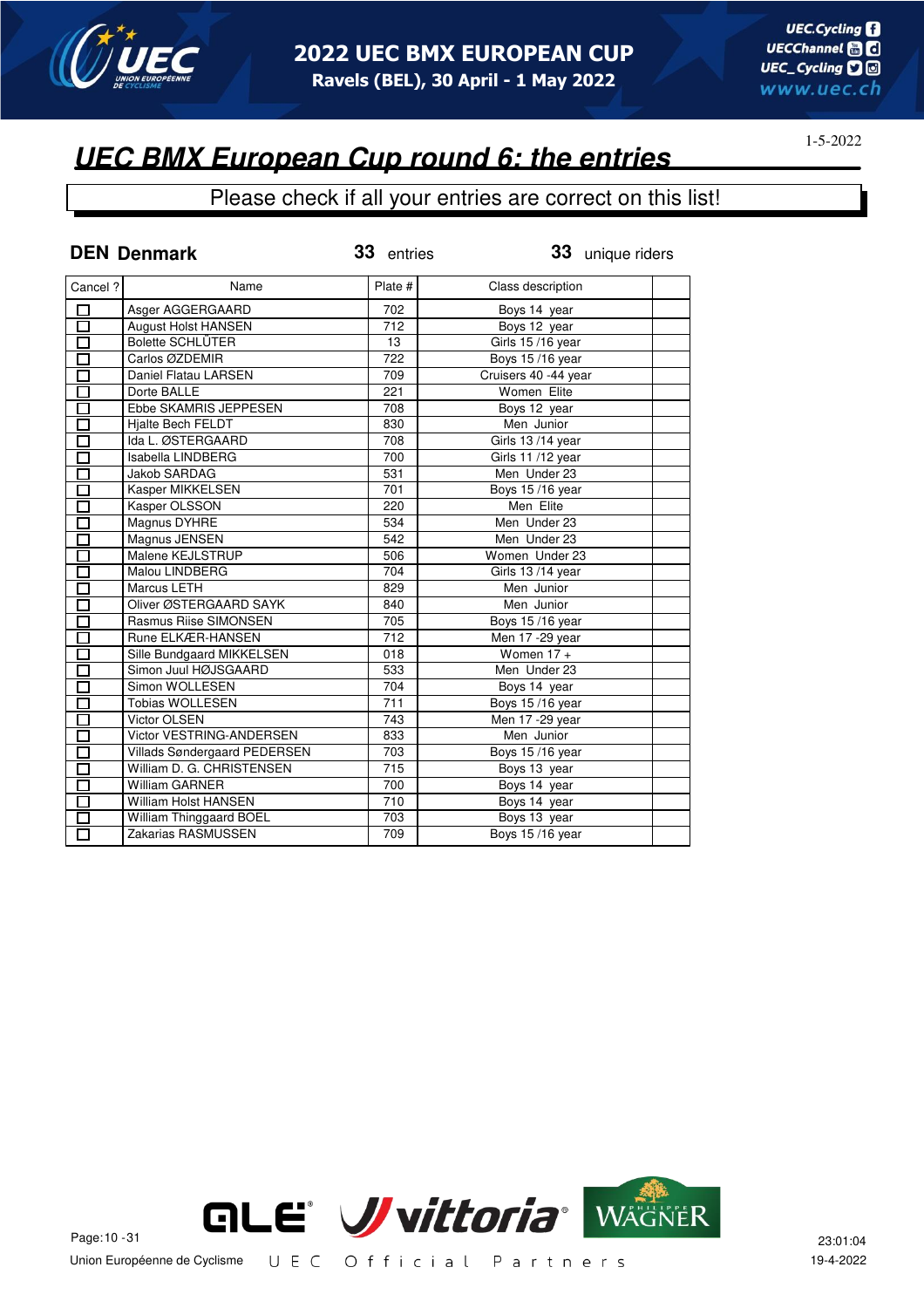

1-5-2022

| <b>ECU Ecuador</b> |                 | entries | unique riders     |  |
|--------------------|-----------------|---------|-------------------|--|
| Cancel ?           | Name            | Plate # | Class description |  |
|                    | Domenica AZUERO | 156     | Women Elite       |  |

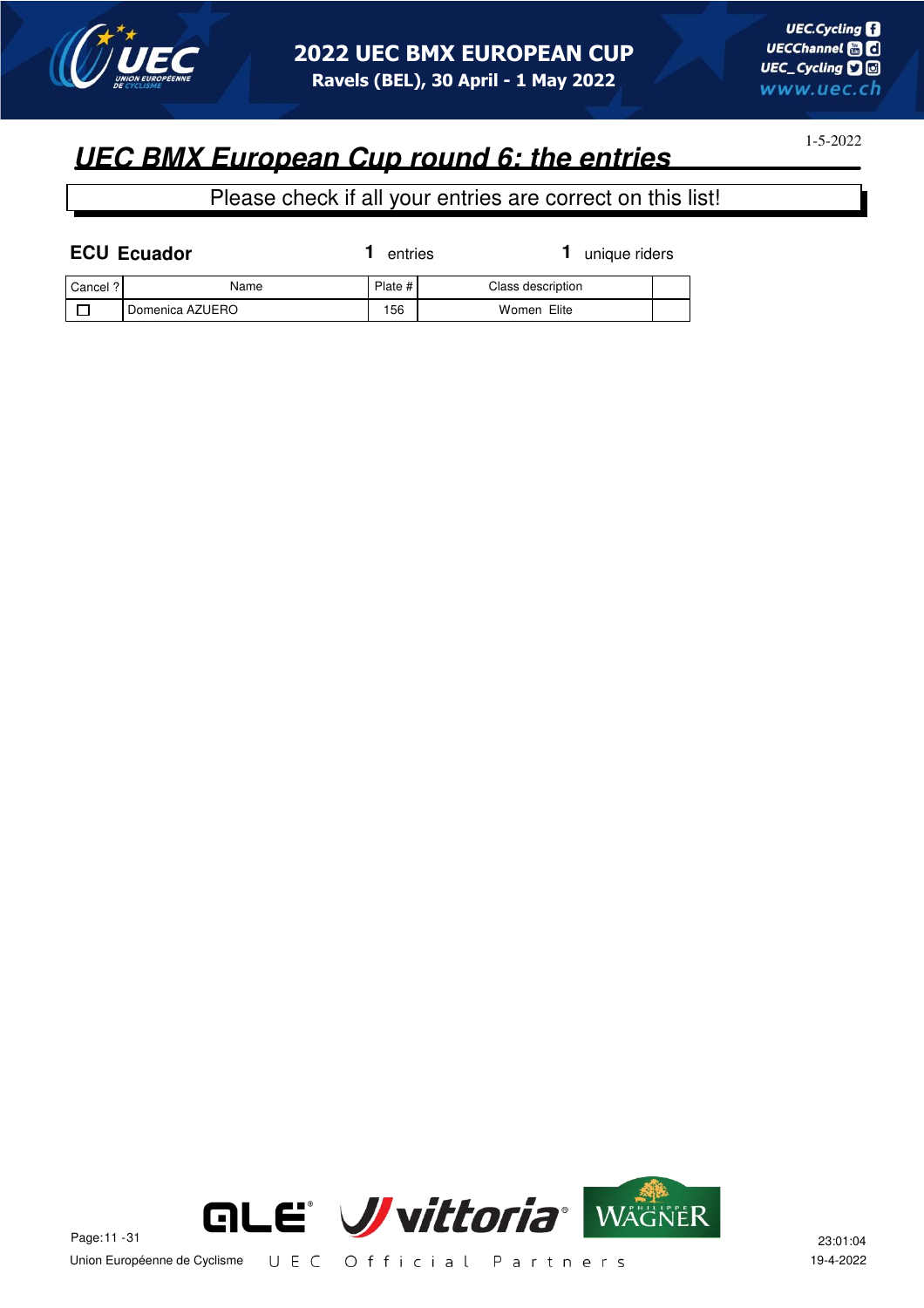

## **UEC BMX European Cup round 6: the entries**

| <b>ESP Spain</b>  |                                | 37 entries | 37 unique riders     |
|-------------------|--------------------------------|------------|----------------------|
| Cancel ?          | Name                           | Plate #    | Class description    |
| 口                 | <b>Adrian MESA MONFORTE</b>    | 652        | Boys 15/16 year      |
| σ                 | Adriana DOMINGUEZ BERNAL       | 503        | Women Under 23       |
| $\overline{\Box}$ | Aitor LOZANO SANCHEZ           | 666        | Boys 15/16 year      |
| П                 | Aitor VARGAS GARCIA            | 660        | Boys 12 year         |
| $\Box$            | Alejandro GARCIA MARCOS        | 819        | Men Junior           |
| П                 | Alejandro LONDOÑO CASTAÑO      | 659        | Boys 11 year         |
| П                 | Alejandro VERDU MARTOS         | 662        | Boys 15/16 year      |
| П                 | Alexander LONDOÑO CEBALLOS     | 657        | Cruisers 30 -39 year |
| $\overline{\Box}$ | Alonso MORALES BERMEJO         | 661        | Boys 15/16 year      |
| П                 | Alvaro Jose DIAZ GRACIA        | 524        | Men Under 23         |
| П                 | Andres FUENTES AVELLANO        | 230        | Men Elite            |
| П                 | Aura VARGAS GARCIA             | 651        | Girls 15/16 year     |
| П                 | Bruno AREVALO ESTER            | 651        | Boys 7 year          |
| П                 | Carlos ORDOÑEZ LAGUIA          | 818        | Men Junior           |
| П                 | Cristiano GARZON RODRIGUEZ     | 653        | Boys 9 year          |
| П                 | Erick MIRA MEJIA               | 670        | Boys 15/16 year      |
| П                 | Fabiola CONTAMINA ALBA         | 807        | Women Junior         |
| П                 | Gabriel AVELLANEDA MONTESINOS  | 523        | Men Under 23         |
| П                 | Gerald Brandon SANCHEZ TITICHO | 650        | Boys 10 year         |
| П                 | Ian MORILLO ALVAREZ            | 816        | Men Junior           |
| П                 | Laia GARCIA RODRIGUEZ          | 675        | Girls 13/14 year     |
| П                 | Lara PALACIO BLASCO            | 816        | Women Junior         |
| П                 | Larissa CABRAL GARCIA          | 03         | Girls 15/16 year     |
| П                 | Leandro CABRAL DA SILVA        | 656        | Cruisers 30 -39 year |
| П                 | Luca Antonio BULL FIFIELD      | 674        | Boys 15/16 year      |
| П                 | Marc ROMAN MARTINEZ            | 526        | Men Under 23         |
| Ò                 | Mariona CALVIS GARCIA          | 502        | Women Under 23       |
| П                 | Marta CALVIS GARCIA            | 507        | Women Under 23       |
| П                 | Martin CEREZO OSORIO           | 660        | Boys 15/16 year      |
|                   | Miquel HERNANDEZ GALLEGO       | 832        | Men Junior           |
| П                 | Nicolas SALAMANCA BARRERA      | 670        | Boys 14 year         |
| П                 | Pablo AREVALO ESTER            | 656        | Boys 12 year         |
| П                 | Pablo GARCIA MARCOS            | 525        | Men Under 23         |
|                   | Paula FERNANDEZ DIAZ           | 654        | Girls 15/16 year     |
| П                 | Rodrigo MORALES BERMEJO        | 018        | Boys 15/16 year      |
|                   | Sara FERNANDEZ DIAZ            | 650        | Girls 11/12 year     |
| П                 | Yago SANCHEZ MEDINA            | 657        | Men 17 - 29 year     |

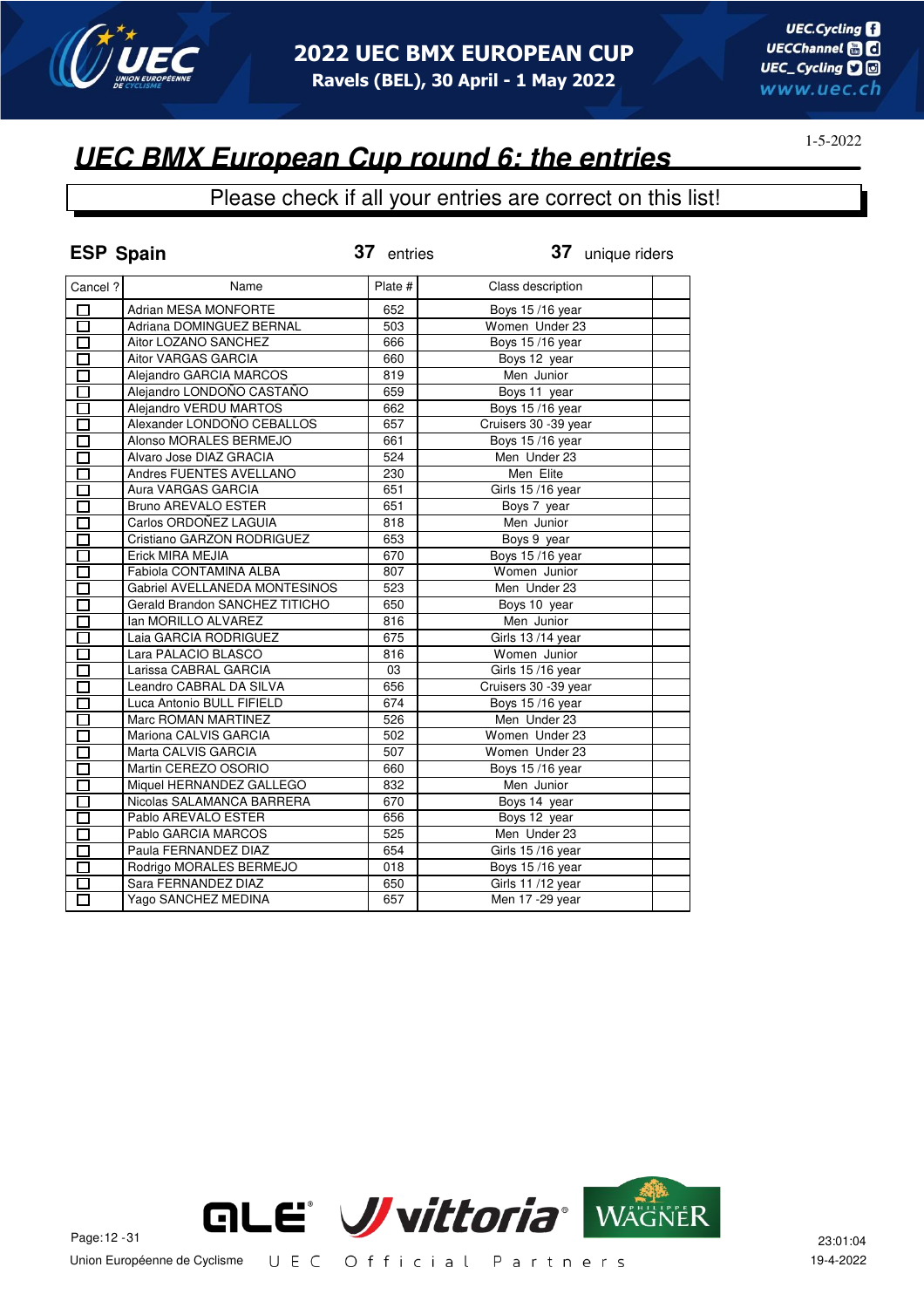

# **UEC BMX European Cup round 6: the entries**

|         | <b>EST Estonia</b>       | entries | unique riders     |
|---------|--------------------------|---------|-------------------|
| Cancel? | Name                     | Plate # | Class description |
|         | Gerhard RUMM             | 892     | Boys 15/16 year   |
| П       | <b>Jesse LAUR</b>        | 889     | Boys 9 year       |
|         | Karl PAUSKAR             | 885     | Boys 9 year       |
| П       | Konrad KASEMAA           | 882     | Boys 12 year      |
|         | Luukas LAJAL             | 882     | Boys 14 year      |
|         | <b>Mattias LAUR</b>      | 890     | Boys 12 year      |
|         | Oliver-Sten SAAR         | 880     | Boys 15/16 year   |
|         | Paula PALMISTE           | 03      | Girls 11/12 year  |
|         | Remo PAUR                | 880     | Boys 8 year       |
|         | Ruudi LUMISTE            | 15      | Boys 13 year      |
|         | <b>Sten Tristan RAID</b> | 16      | Boys 14 year      |

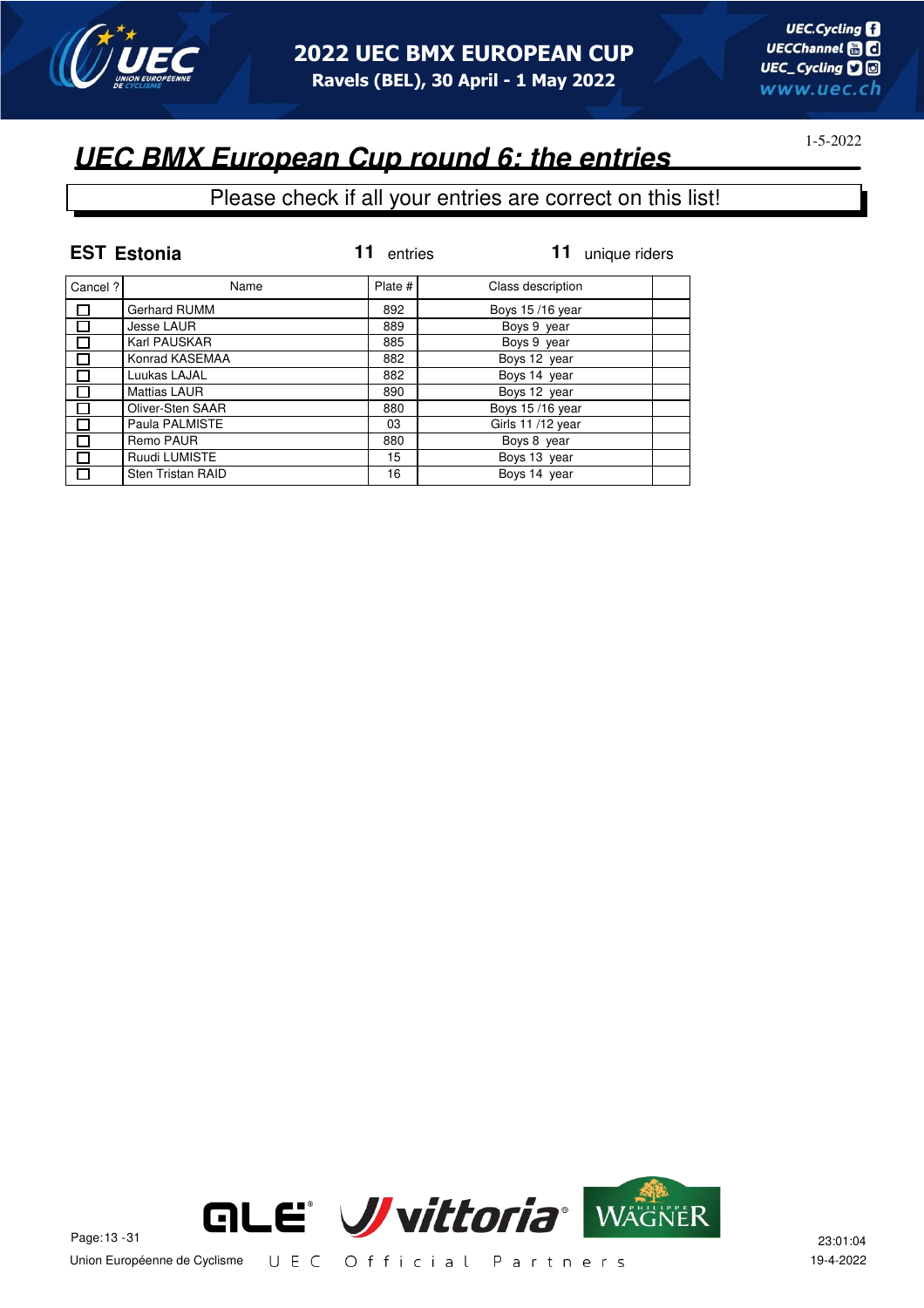

1-5-2022

|          | <b>FIN Finland</b> | 2<br>entries | 2 unique riders   |  |
|----------|--------------------|--------------|-------------------|--|
| Cancel ? | Name               | Plate #      | Class description |  |
|          | Antti LAAKKONEN    | 527          | Men Under 23      |  |
|          | Joel AUTIO         | 820          | Men Junior        |  |

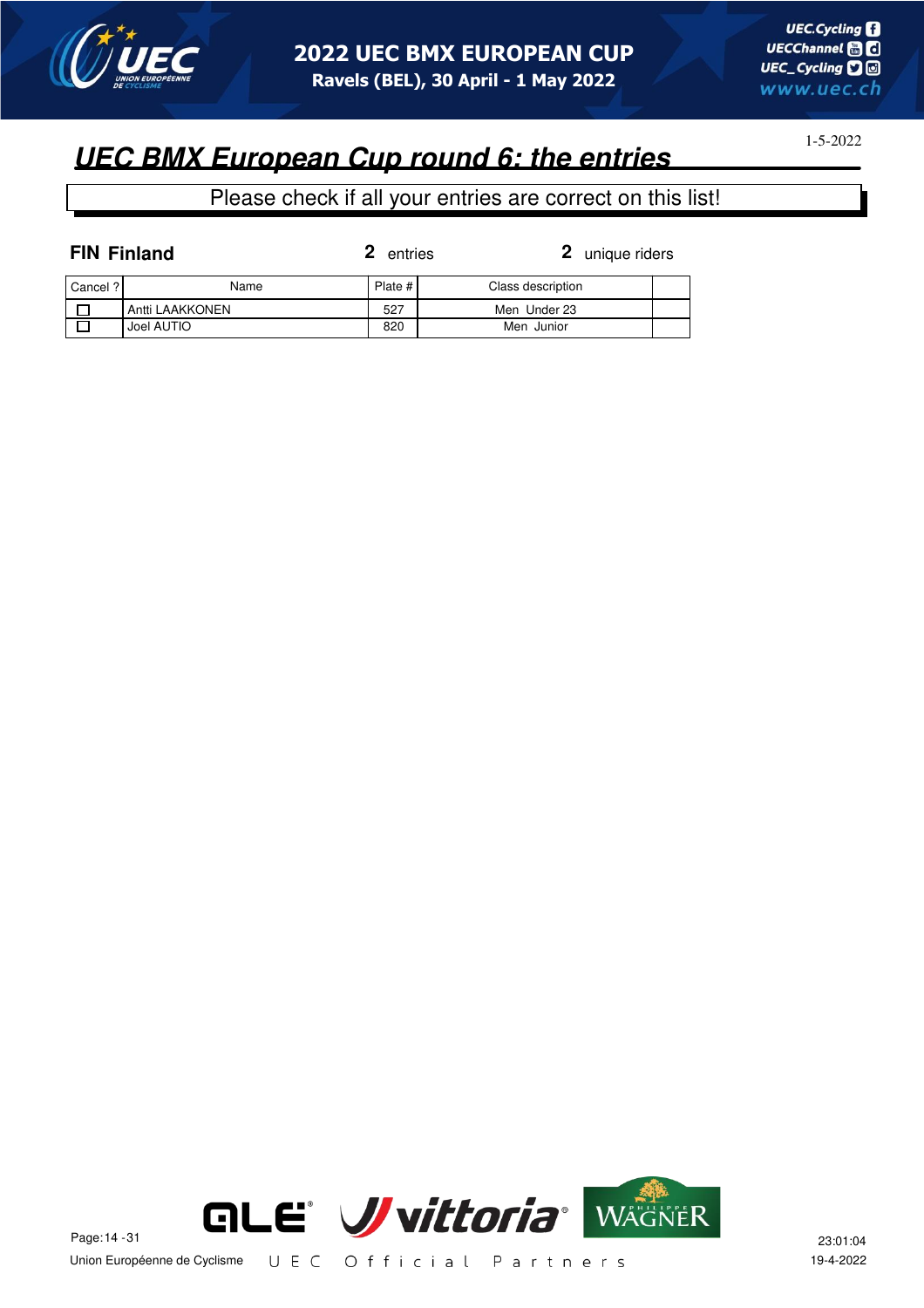

#### Please check if all your entries are correct on this list!

|                           | <b>FRA France</b>                 | 49 entries     | 49 unique riders     |
|---------------------------|-----------------------------------|----------------|----------------------|
| Cancel ?                  | Name                              | Plate #        | Class description    |
| П                         | Alexandre MONLEON                 | 2              | Men $25 +$           |
| П                         | Ambre QUERE                       | 100            | Girls 13/14 year     |
| П                         | Arnaud CHAUVIN                    | 212            | Men Elite            |
| E.                        | Artus ROTY                        | F41            | Boys 13 year         |
| П                         | <b>Baptiste JUPILLE</b>           | 847            | Men Junior           |
| П                         | <b>Baptiste LAMBERT</b>           | F91            | Men 17 - 29 year     |
| П                         | Camille MAIRE                     | 777            | Women Elite          |
| П                         | Clara BARTHELEMY                  | 814            | Women Junior         |
| П                         | Coralie MOUSTIER                  | 812            | Women Junior         |
| $\Box$                    | Dylan GOBERT                      | 116            | Men Elite            |
| $\Box$                    | Emma GRANGER                      | 509            | Women Under 23       |
| П                         | Enzo LALESNEL                     | 852            | Men Junior           |
| П                         | Enzo LECLERC                      | 844            | Men Junior           |
| П                         | <b>Ilan LEFEBVRE</b>              | 540            | Men Under 23         |
| П                         | Jodie VIEMONT                     | 512            | Women Under 23       |
| П                         | Joris BEGUIN                      | 541            | Men Under 23         |
| П                         | Laura MOUGEY                      | 811            | Women Junior         |
| П                         | Léa BRINDJONC                     | 809            | Women Junior         |
| $\Box$                    | Lena GARCIA                       | 815            | Women Junior         |
| П                         | Leo GAROYAN                       | 20             | Men Elite            |
| П                         | Léonie DRUART                     | 813            | Women Junior         |
| П                         | Lilian BRUNEAU                    | 107            | Cruisers 17 -29 year |
| П                         | Lou MAITRE                        | 159            | Girls 15 /16 year    |
| П                         | Lubin DANJOU                      | 109            | Boys 13 year         |
| П                         | Manon LECLERC                     | 103            | Girls 13/14 year     |
| П                         | Marie FAVREL                      | 511            | Women Under 23       |
| П                         | Matéo COLSENET                    | 233            | Men Elite            |
| E.                        | Mathilde DOUDOUX                  | 206            | Women Elite          |
|                           | Matt DUBREUIL                     | 022            | Boys 15/16 year      |
|                           | Maxence BEY                       |                | Men Junior           |
| $\overline{\phantom{0}}$  | Maxime HABERT                     | 850            | Men Junior           |
| П                         |                                   | 846            |                      |
| Π                         | Mickaël GUITTARD                  | 848            | Men Junior           |
| П                         | Mila MONNANTEUIL                  | $\overline{4}$ | Girls 15/16 year     |
| $\overline{\phantom{0}}$  | Néo IFIANTEPIA<br>Pauline PEYRARD | 141            | Boys 13 year         |
| П                         |                                   | 810            | Women Junior         |
| П                         | Pierre GEISSE                     | 843            | Men Junior           |
| <u>Litro de la propia</u> | Romain MAYET                      | 203            | Men Elite            |
| E.                        | Roman DAUGAN                      | 849            | Men Junior           |
| П                         | Simon BEAUCAMP                    | 845            | Men Junior           |
|                           | Sylvain ANDRE                     | $\overline{c}$ | Men Elite            |
|                           | <b>Terry VENTURINI</b>            | 12             | Boys 14 year         |
| Г                         | <b>Tessa MARTINEZ</b>             | 111            | Women Elite          |
| $\Box$                    | Théo ROIROI                       | 117            | Men 17 - 29 year     |
| П                         | Thibault DUBREUIL                 | 023            | Cruisers 40 -44 year |
| $\Box$                    | Yanis BAURAND                     | 851            | Men Junior           |
| П                         | Ylan DELEMONT                     | F97            | Men 17 - 29 year     |
| $\Box$                    | Youn MARZIN                       | F10            | Boys 15/16 year      |
|                           | Zian LEMEE                        | 5              | Boys 15/16 year      |
| П                         | Zoé HAPKA                         | 510            | Women Under 23       |

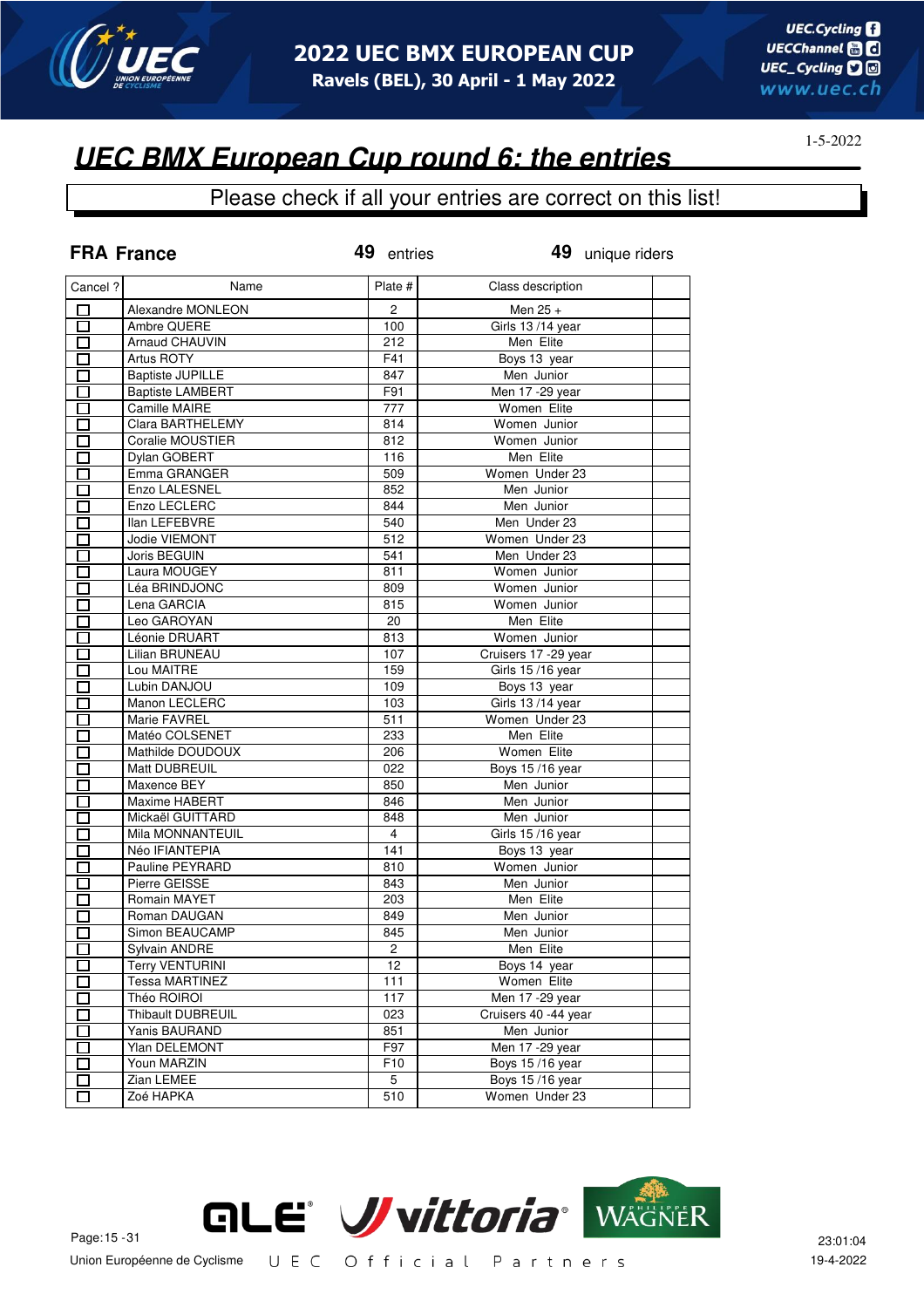

### **UEC BMX European Cup round 6: the entries**

|         | <b>GBR Great Britain</b> | 17<br>entries | 17<br>unique riders   |  |
|---------|--------------------------|---------------|-----------------------|--|
| Cancel? | Name                     | Plate #       | Class description     |  |
| $\Box$  | Adam GILBERT             | 866           | Men Junior            |  |
| П       | Bodhi MARKLEY            | 404           | Boys 10 year          |  |
|         | <b>Bradley RUSSELL</b>   | 404           | Boys 15/16 year       |  |
| П       | Callum RUSSELL           | 536           | Men Under 23          |  |
| П       | Casey MARKLEY            | 414           | Boys 15/16 year       |  |
| П       | Elsa RENDALL TODD        | 4             | Girls 13/14 year      |  |
| П       | George HUNT              | 853           | Men Junior            |  |
| П       | Jay-Teale SIMPSON-DAVIES | 428           | Boys 14 year          |  |
|         | Jenson HUNT              | 13            | Boys 12 year          |  |
| П       | <b>Jos MARNHAM</b>       | 550           | Men Under 23          |  |
| П       | Lauren STACK             | 421           | Women $17 +$          |  |
| П       | Quillan ISIDORE          | 207           | Men Elite             |  |
| $\Box$  | <b>Ryan MARTIN</b>       | 538           | Men Under 23          |  |
|         | Skye MAVOLWANE WRIGHT    | 408           | Girls 15/16 year      |  |
|         | <b>Taylor HUNT</b>       | 425           | Boys 15/16 year       |  |
|         | Xander MAVOLWANE WRIGHT  | 410           | Boys 14 year          |  |
|         | Zach RENDALL TODD        | 415           | Cruisers 17 - 29 year |  |

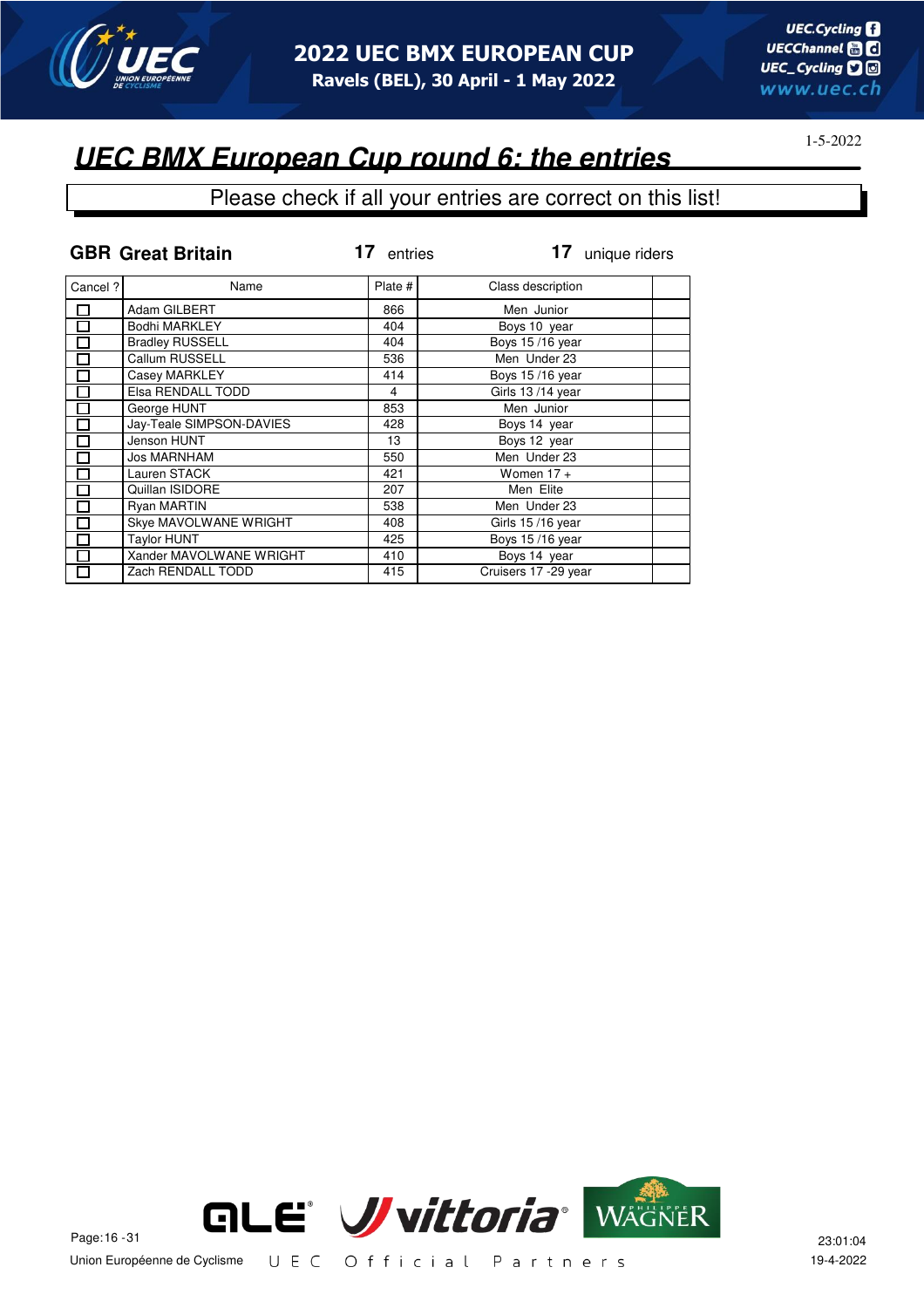

#### Please check if all your entries are correct on this list!

|                   | <b>GER Germany</b>                | 44 entries | 44 unique riders             |  |
|-------------------|-----------------------------------|------------|------------------------------|--|
| Cancel ?          | Name                              | Plate #    | Class description            |  |
| $\Box$            | Alina BECK                        | 17         | Girls 15/16 year             |  |
| 口                 | Aron BECK                         | 522        | Men Under 23                 |  |
| 靣                 | Axel WEBSTER                      | 218        | Men Elite                    |  |
| 囗                 | Ayven GENSCH                      | 537        | <b>Boys 15/16 year</b>       |  |
| $\overline{\Box}$ | <b>Ben SARTORIUS</b>              | 506        | Boys 12 year                 |  |
| П                 | Erich GRABICHLER                  | 27         | Cruisers 40 -44 year         |  |
| П                 | Erik WEICKART                     | 535        | Boys 15/16 year              |  |
| П                 | <b>Fabian Roland GRABLICHER</b>   | 504        | Boys 14 year                 |  |
| П                 | <b>Felix RAUCH</b>                | 508        | Boys 10 year                 |  |
| ◻                 | Ferenz ISENBÜRGER                 | 522        | <b>Boys 15/16 year</b>       |  |
| П                 | lan HENKE                         | 7          | Boys 13 year                 |  |
| П                 | Jarne STOY                        | 533        | Boys 13 year                 |  |
| $\Box$            | Jonah SPANG                       | 501        | Boys 11 year                 |  |
| П                 | Jonas BOTT                        | 523        | Boys 15/16 year              |  |
| П                 | Julia MÖHSER                      | 508        | Women Under 23               |  |
| П                 | Julian SCHMIDT                    | 201        | Men Elite                    |  |
| П                 | <b>Justus ARLINGHAUS</b>          | 504        | <b>Boys 15/16 year</b>       |  |
| □<br>П            | Kilian BECKERT                    | 509<br>502 | Boys 11 year<br>Boys 10 year |  |
|                   | Kilian SCHLAPPER<br>Kris FLETTNER | 504        | Boys 12 year                 |  |
| $\Box$<br>$\Box$  | Lea SARTORIUS                     | 503        | Girls 15/16 year             |  |
| □                 | Lena TAFERTSHOFER                 | 17         | Girls 13/14 year             |  |
| П                 | Liam WEBSTER                      | 210        | Men Elite                    |  |
| П                 | Louis ROMEYKE                     | 525        | Boys 13 year                 |  |
| П                 | Lucas MUES                        | 827        | Men Junior                   |  |
| П                 | Lukas DUDENHÖFER                  | 507        | Boys 13 year                 |  |
| 囗                 | Marco JÄCKEL                      | 225        | Men Elite                    |  |
| П                 | Maria FUHRMANN                    | 502        | Girls 11/12 year             |  |
| $\Box$            | Markus WEIBE                      | 502        | Cruisers 45 +                |  |
| П                 | Meik MÜNNICH                      | 017        | Boys 15/16 year              |  |
| П                 | Mila RÜCKMANN                     | 507        | Girls 13/14 year             |  |
| П                 | Moritz HAAGA                      | 500        | Boys 12 year                 |  |
| П                 | Moritz TAFERTSHOFER               | 506        | Boys 15/16 year              |  |
| П                 | Nick VORDERMEIER                  | 861        | Men Junior                   |  |
| Γİ                | Oliver FUHRMANN                   | 520        | Cruisers 45 +                |  |
| $\Box$            | Oskar SCHILLING                   | 511        | Men Under 23                 |  |
| П                 | Pascal BRENZEL                    | 521        | Men Under 23                 |  |
| □                 | Pia DUDENHÖFER                    | 502        | Girls 10 year                |  |
| П                 | Regula RUNGE                      | 200        | Women Elite                  |  |
| П                 | Sebastian NÖTZEL                  | 822        | Men Junior                   |  |
| $\Box$            | Sina BUHL                         | 512        | Girls 13/14 year             |  |
| П                 | Stefan HEIL                       | 231        | Men Elite                    |  |
|                   | <b>Till BEHNKE</b>                | 506        | Boys 14 year                 |  |
|                   | Vincent HAAGA                     | 519        | Boys 15/16 year              |  |

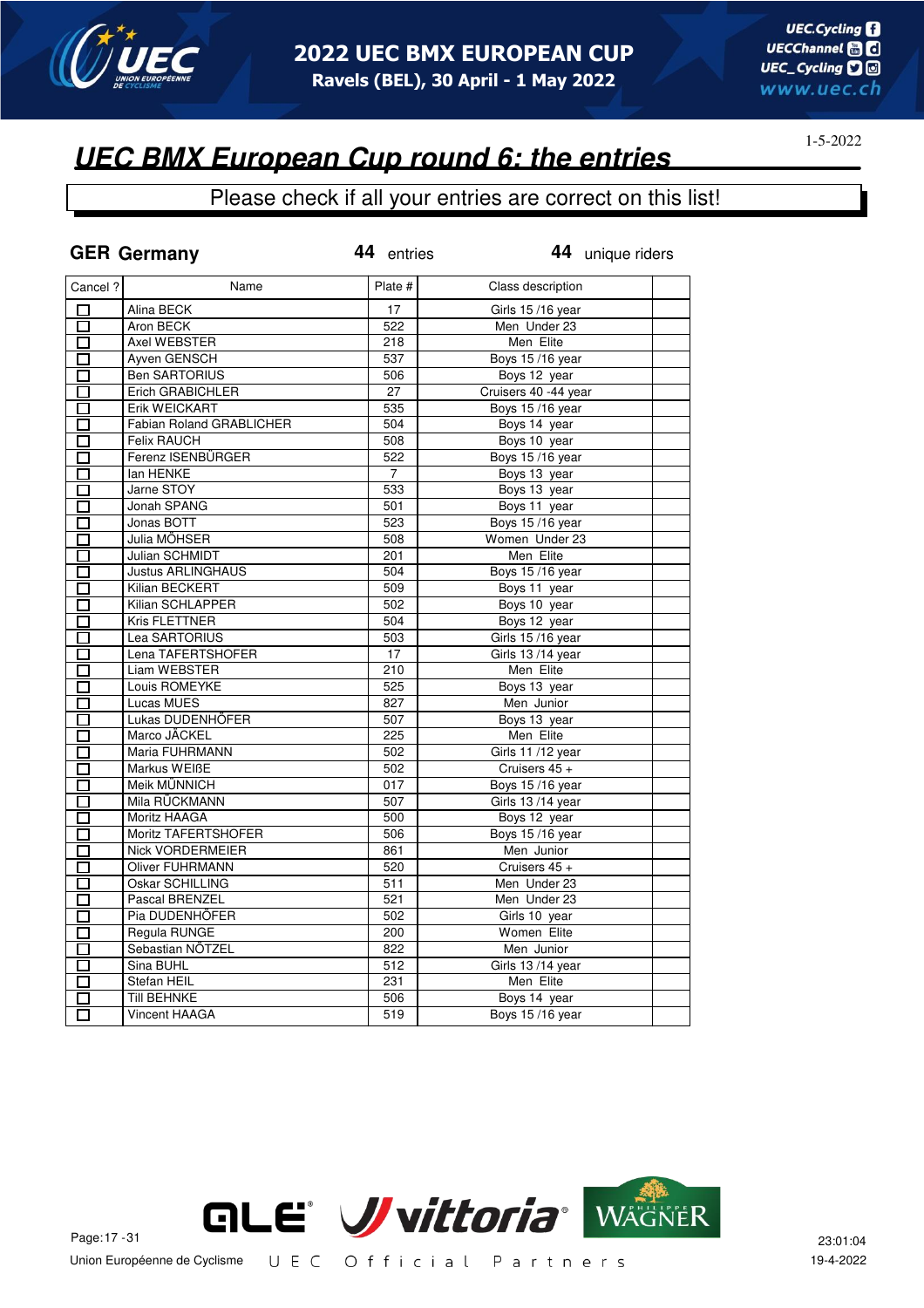

# **UEC BMX European Cup round 6: the entries**

| <b>IRL</b> Ireland |                | entries   | 4 unique riders   |  |
|--------------------|----------------|-----------|-------------------|--|
| Cancel ?           | Name           | Plate $#$ | Class description |  |
|                    | Carly HAYES    | 012       | Girls 13/14 year  |  |
|                    | evan BARTLEY   |           | Boys 11 year      |  |
|                    | Matthew MALONE | 483       | Men 17 -29 year   |  |
|                    | Reuben BYRNE   | 13        | Boys 13 year      |  |

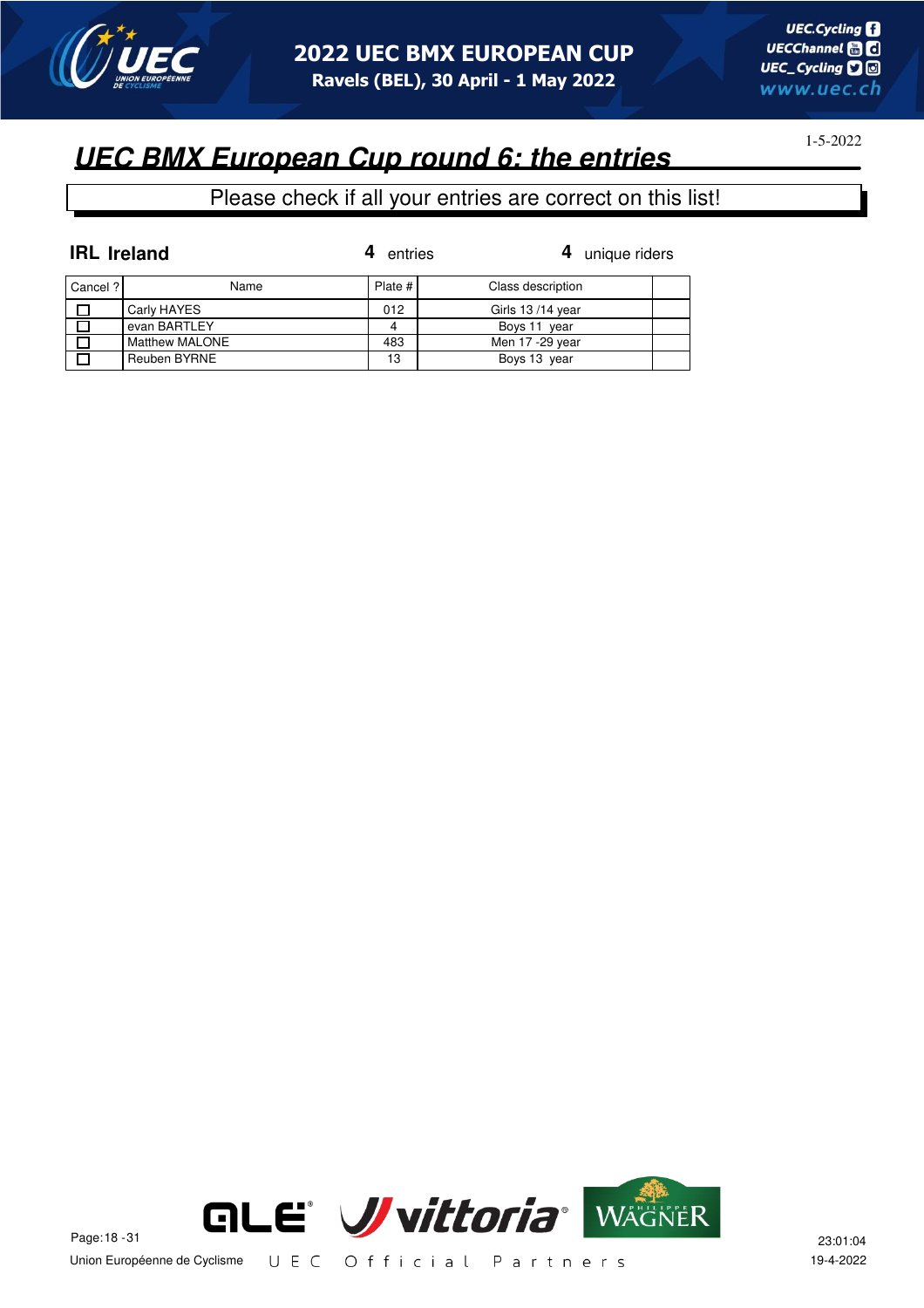

#### Please check if all your entries are correct on this list!

| <b>ITA Italia</b>            |                              | 25 entries | 25 unique riders     |  |
|------------------------------|------------------------------|------------|----------------------|--|
| Cancel?                      | Name                         | Plate #    | Class description    |  |
| 囗                            | Albert GROPPO                | 810        | Men Junior           |  |
| $\Box$                       | Andrea FENDONI               | 812        | Men Junior           |  |
| $\Box$                       | Federico DE VECCHI           | 516        | Men Under 23         |  |
| $\overline{\Box}$            | Federico PASA                | 023        | Boys 15/16 year      |  |
| $\Box$                       | Francesca CINGOLANI FERREIRA | 513        | Women Under 23       |  |
| $\overline{\Box}$            | Giacomo GARGAGLIA            | 510        | Men Under 23         |  |
| $\Box$                       | Leonardo CANTIERO            | 513        | Men Under 23         |  |
| $\Box$                       | Lorenzo STELLA               | 813        | Men Junior           |  |
| $\overline{\overline{\Box}}$ | Marco GAULE                  | 23         | Cruisers 40 -44 year |  |
| $\Box$                       | Marco RADAELLI               | 512        | Men Under 23         |  |
| $\Box$                       | Martino CASLINI              | 640        | Boys 12 year         |  |
| $\Box$                       | Martti SCIORTINO             | 30         | Men Elite            |  |
| $\Box$                       | Matteo GRAZIAN               | 209        | Men Elite            |  |
| $\overline{\Box}$            | Matteo MARIANI               | 620        | Boys 12 year         |  |
| П                            | Matteo TUGNOLO               | 515        | Men Under 23         |  |
| $\Box$                       | Mattia BENEDETTI             | 814        | Men Junior           |  |
| $\overline{\Box}$            | Mattia HAPPACHER             | 517        | Men Under 23         |  |
| $\Box$                       | Michele TOMIZIOLI            | 217        | Men Elite            |  |
| $\Box$                       | Pietro BERTAGNOLI            | 222        | Men Elite            |  |
| П                            | Riccardo RIZZARDI            | 514        | Men Under 23         |  |
| 囗                            | Tommaso CARRARO              | 815        | Men Junior           |  |
| $\Box$                       | Tommaso FRIZZARIN            | 811        | Men Junior           |  |
| $\overline{\square}$         | <b>Tommaso GASPAROLI</b>     | 509        | Men Under 23         |  |
| $\Box$                       | Tommaso GIUSTACCHINI         | 205        | Men Elite            |  |
| П                            | <b>William GAULE</b>         | 628        | Boys 12 year         |  |

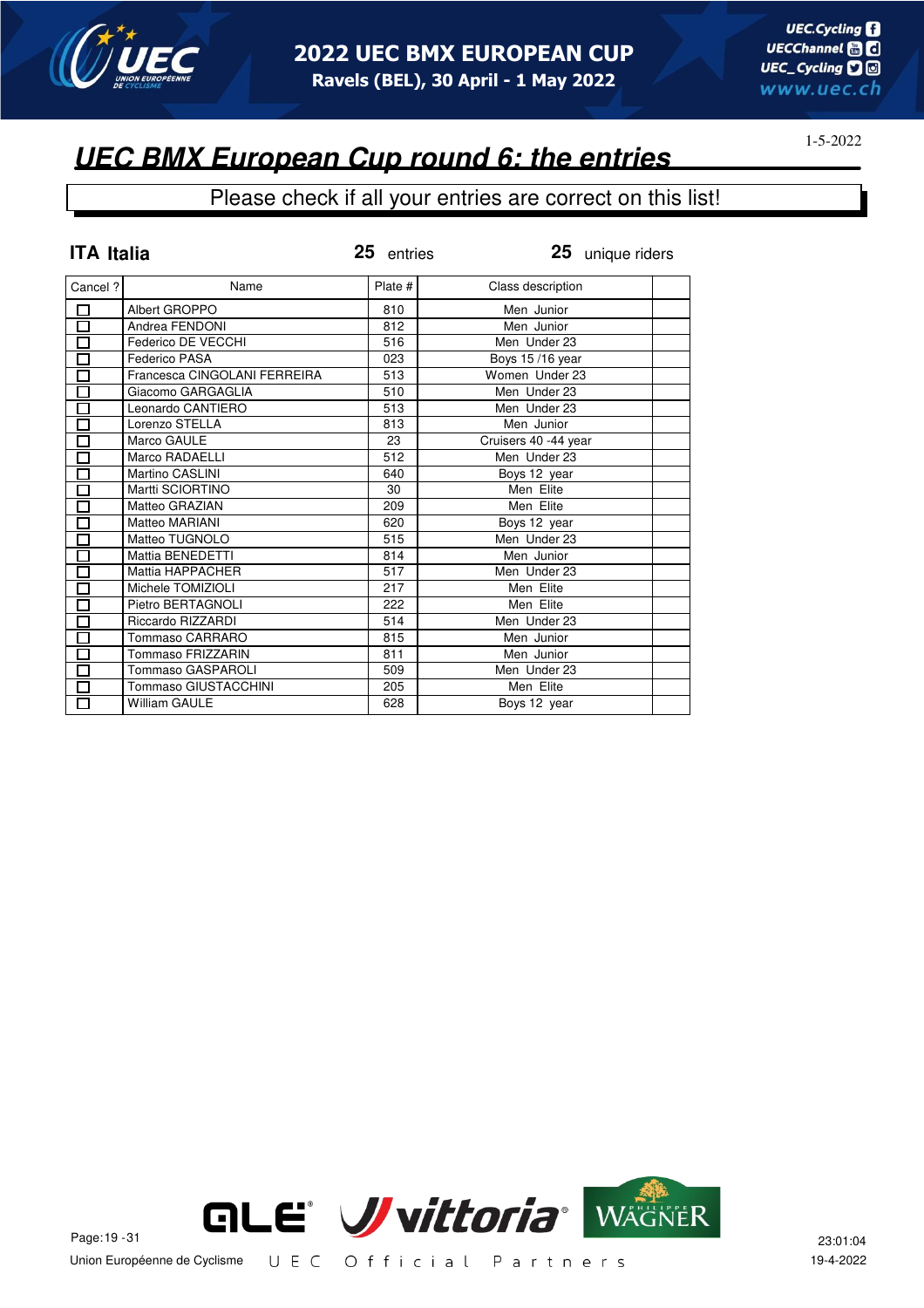

### **UEC BMX European Cup round 6: the entries**

| <b>LAT Latvia</b>    |                                | 23 entries     | 23 unique riders      |  |
|----------------------|--------------------------------|----------------|-----------------------|--|
| Cancel ?             | Name                           | Plate #        | Class description     |  |
| $\Box$               | <b>Adrians JERMAKOVS</b>       | 827            | Boys 15/16 year       |  |
| $\overline{\square}$ | Armands KAPINS                 | 815            | Cruisers 30 - 39 year |  |
| 囗                    | Arturs JONKUS                  | 801            | Boys 9 year           |  |
| 口                    | Davis Janis ELBRETS            | 837            | Men Junior            |  |
| $\Box$               | <b>Edgars LANGMANIS</b>        | $\overline{7}$ | Boys 15/16 year       |  |
| $\Box$               | <b>Emils Martins TREIMANIS</b> | 834            | Men Junior            |  |
| $\Box$               | Girts JONKUS                   | 016            | Cruisers 40 -44 year  |  |
| $\Box$               | Gustavs ZARINS                 | 815            | Boys 9 year           |  |
| $\overline{\Box}$    | Hugo Ilvis EIHENTALS           | 836            | Men Junior            |  |
| $\Box$               | leva VISNEVSKA                 | 800            | Girls 8 year          |  |
| $\Box$               | Janis BINDZE                   | 805            | Boys 13 year          |  |
| $\overline{\square}$ | <b>Janis DAUGAVINS</b>         | 839            | Boys 15/16 year       |  |
| О                    | Karlis PEDRAUDZIS              | 835            | Men Junior            |  |
| $\Box$               | Marks SVALKOVSKIS              | 4              | Boys 10 year          |  |
| $\Box$               | Markuss SOLIMS                 | 18             | Boys 13 year          |  |
| $\Box$               | <b>Matiss MELNIS</b>           | 853            | Boys 11 year          |  |
| $\Box$               | Melanija CUDARE                | 17             | Girls 11/12 year      |  |
| $\overline{\square}$ | Patriks KAPINS                 | 830            | Boys 8 year           |  |
| $\Box$               | Paula KIBARE                   | $\overline{7}$ | Girls 15/16 year      |  |
| $\Box$               | Renars ZELVIS                  | 801            | Boys 11 year          |  |
| $\Box$               | Rojs KLESTROVS                 | 835            | Boys 11 year          |  |
| $\Box$               | Toms VISNEVSKIS                | 18             | Boys 11 year          |  |
| 口                    | <b>Valts BUDIGINS</b>          | 811            | Boys 13 year          |  |

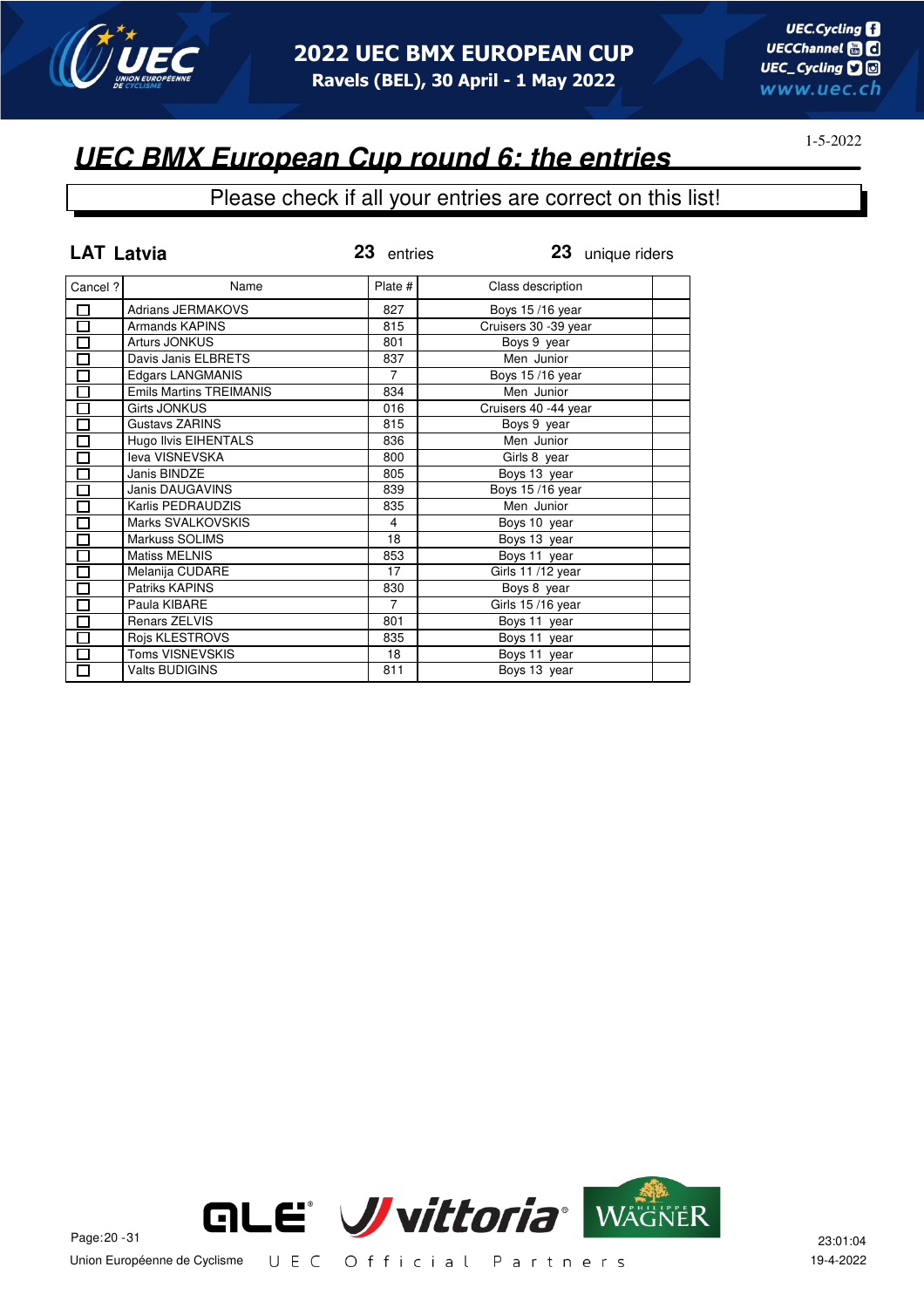

### **UEC BMX European Cup round 6: the entries**

|              | <b>NED Netherlands</b>   | 130 entries      | 129 unique riders     |
|--------------|--------------------------|------------------|-----------------------|
| Cancel ?     | Name                     | Plate #          | Class description     |
| $\Box$       | Aeron VAN BOMMEL         | 260              | Boys 14 year          |
| 口            | Amber DAVIDS             | 219              | Women $17 +$          |
| П            | Amber WALRAVENS          | 500              | Women Under 23        |
| П            | Anne BOS                 | 18               | Girls 15/16 year      |
| П            | Anne-Claire ROMIJNSEN    | 211              | Girls 13 /14 year     |
| П            | <b>Annelies ALFERINK</b> | 219              | Cruisers Women        |
| П            | Anouk JANSSEN            | 14               | Girls 15 /16 year     |
| П            | <b>Bart BAKKER</b>       | 806              | Men Junior            |
| П            | Bart VAN BEMMELEN        | 507              | Men Under 23          |
| □            | <b>Bodhi BAKKER</b>      | 807              | Men Junior            |
| $\Box$       | <b>Boris BREKELMANS</b>  | 504              | Men Under 23          |
| 口            | <b>Bram VAN ESSEN</b>    | 200              | Boys 10 year          |
| П            | <b>Bram VERGOUWE</b>     | 247              | Boys 13 year          |
| $\Box$       | <b>Brandon TIMPERS</b>   | 230              | Boys 14 year          |
| П            | Bryan NOORDAM            | 201              | Boys 9 year           |
| П            | <b>Casper BEERENDONK</b> | 212              | Cruisers 17 - 29 year |
| П            | Casper PIPERS            | 803              | Men Junior            |
| □            | Celia VISCH              | 803              | Women Junior          |
| D            | Charlotte DODDEMA        | 04               | Girls 11/12 year      |
| П            | Christijan BAK           | 218              | Boys 15/16 year       |
| П            | Cyril JANSSEN            | 211              | Boys 13 year          |
| □            | Daan CORTS               | 239              | Men 17 - 29 year      |
| $\Box$       | Danielle VRENEGOOR       | 204              | Women Elite           |
| П            | Dannique KWAKMAN         | 220              | Girls 15/16 year      |
| П            | Dave VAN DER BURG        | 192              | Men Elite             |
| $\Box$       | Dean VERMEULEN           | 202              | Boys 10 year          |
| П            | Demi NIEUWENKAMP         | 8                | Girls 15/16 year      |
| П            | Deon GOORMAN             | $\overline{1}$   | Boys 13 year          |
| П            | Desi VELDWIJK            | $\overline{247}$ | Women $17 +$          |
| П            | Dewi GAGLIARDI           | 244              | Women $17 +$          |
| $\Box$       | Djerry KERS              | 267              | Cruisers 17 -29 year  |
| П            | Eef BEERENDONK           | 215              | Cruisers Women        |
| П            | <b>Elwin REMMERTS</b>    | 214              | Men Elite             |
| П            | Erik VLAARDINGERBROEK    | 266              | Cruisers 45 +         |
| П            | Fem MULHUYZEN            | 201              | Girls 7 year          |
| П            | Fenne DE VEER            | 203              | Girls 11/12 year      |
| П            | Fenno SCHIPPER           | 201              | Boys 13 year          |
| П            | Finn BREMMERS            | 251              | Boys 13 year          |
| П            | Floris BIJL              | 277              | Boys 13 year          |
|              | Gerlinda REMMERTS        | 222              | Women $17 +$          |
|              | <b>Guus KLINKER</b>      | 1                | Boys 14 year          |
| П            | Indy DELAHAYE            | 08               | Girls 13/14 year      |
| $\Box$       | Indy SCHEEPERS           | 501              | Women Under 23        |
| $\Box$       | Indy SCHOFFELMEER        | 18               | Girls 13/14 year      |
| 口            | Ingmar ANKERMAN          | 238              | Cruisers 17 - 29 year |
| $\Box$       | Isa BAAN                 | 05               | Girls 11/12 year      |
| $\Box$       | Jay-Jay GROENEWEGEN      | 203              | Boys 13 year          |
| $\Box$       | Jayden VERMEER           | 257              | Boys 13 year          |
| П            | JayJay RUIJS             | 205              | Boys 15/16 year       |
| П            | Jaymio BRINK             | 805              | Men Junior            |
| $\mathbf{I}$ | Jennifer MAERTEN         | 216              | Women $17 +$          |
|              | Jens LAUWERS             | 15               | Boys 14 year          |
| П            | Jens VAN NISTELROOIJ     | 221              | Boys 13 year          |

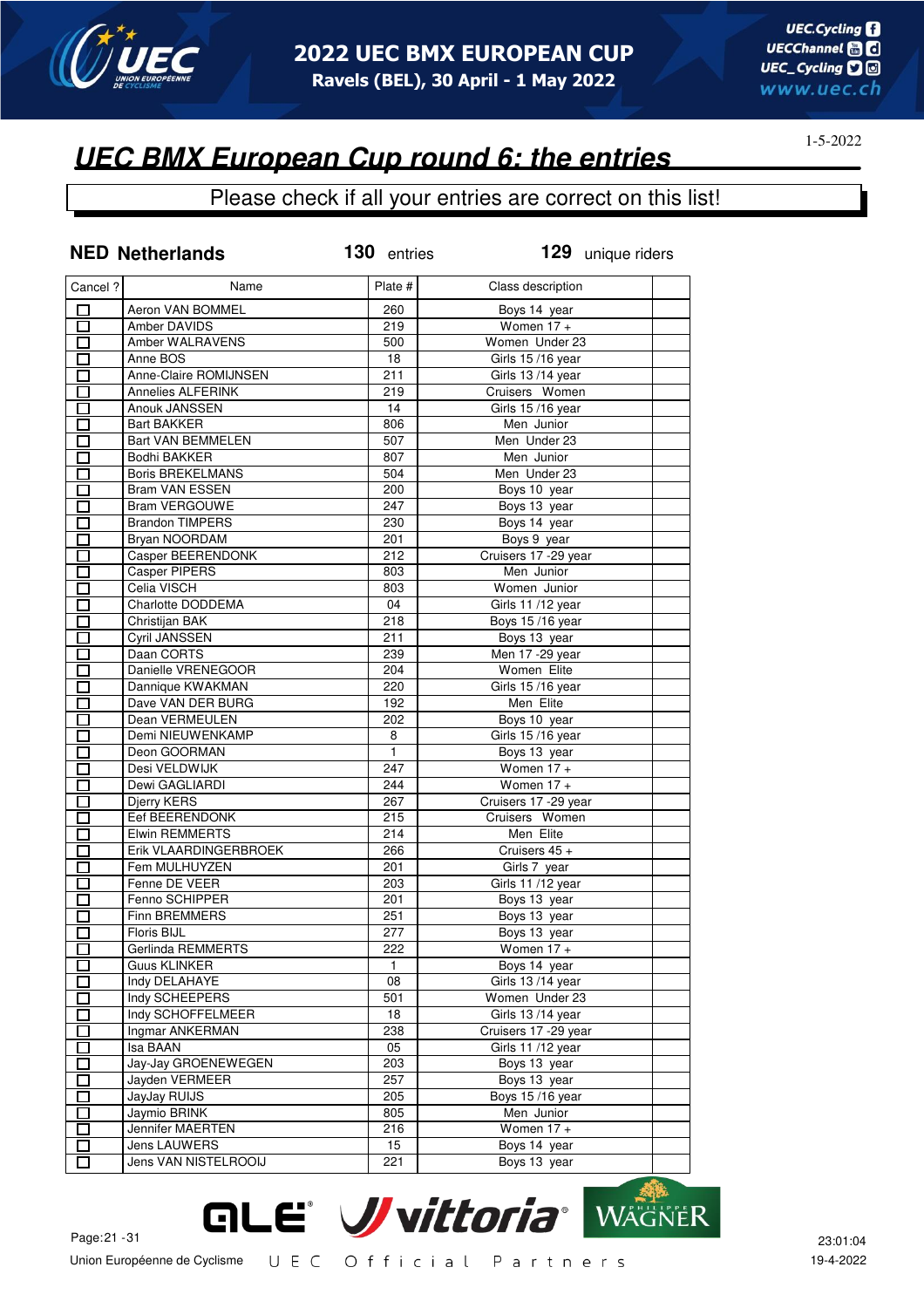

### **UEC BMX European Cup round 6: the entries**

|                                                      | <b>NED Netherlands</b>  | 130 entries    | 129 unique riders      |  |
|------------------------------------------------------|-------------------------|----------------|------------------------|--|
| Cancel ?                                             | Name                    | Plate #        | Class description      |  |
| □                                                    | Jesse DE VEER           | 02             | Boys 15/16 year        |  |
| $\Box$                                               | Jessy SOEDE             | 804            | Men Junior             |  |
| П                                                    | Jill VOGELPOEL          | 5              | Girls 15/16 year       |  |
| □                                                    | Joep VAN DEN BRAND      | 246            | Boys 15/16 year        |  |
| $\Box$                                               | Joey NAP                | 502            | Men Under 23           |  |
| П                                                    | Joost VRIJ              | 208            | Boys 12 year           |  |
| 口                                                    | Julian BIJSTERBOSCH     | 808            | Men Junior             |  |
| $\Box$                                               | Julie VAN DEN HAM       | $\overline{c}$ | Girls 10 year          |  |
| $\Box$                                               | Justin VAN UDEN         | 200            | Boys 12 year           |  |
| П                                                    | Kees WILDEBOER          | 254            | <b>Boys 15/16 year</b> |  |
| П                                                    | Kenzi SASBRINK          | 212            | Girls 13/14 year       |  |
| П                                                    | Kian BOUWMAN            | 231            | Boys 11 year           |  |
| П                                                    | Kim VAN DER MOLEN       | 206            | Girls 10 year          |  |
| $\Box$                                               | Kim VAN LAAR            | 804            | Women Junior           |  |
| Π                                                    | Kiell POST              | 225            | Boys 11 year           |  |
| Ξ                                                    | Kyan MULHUIJZEN         | 205            | Boys 9 year            |  |
|                                                      | Kyano VAN VLIMMEREN     | 08             |                        |  |
| П                                                    | Lars HORNMAN            | 258            | Boys 15/16 year        |  |
| Π                                                    |                         |                | Men 17 - 29 year       |  |
| E.                                                   | Lars JANSEN OF LORKEERS | 264            | Boys 14 year           |  |
| П                                                    | Lars VAN VLIET          | 809            | Men Junior             |  |
| П                                                    | Laura DAVIDS            | 217            | Women $17 +$           |  |
| П                                                    | Laure GOTTEMAKER        | 225            | Girls 15/16 year       |  |
| П                                                    | Liam CORNELIUS          | 295            | Men 17 - 29 year       |  |
| П                                                    | Lieke VAN DER AA        | 01             | Girls 13/14 year       |  |
| $\Box$                                               | Lissi VAN SCHIJNDEL     | 802            | Women Junior           |  |
| П                                                    | Loris REKER             | 206            | Boys 14 year           |  |
| П                                                    | Luc VAN HAAREN          | 298            | Men 17 - 29 year       |  |
| П                                                    | Luc VAN HAAREN          | 209            | Cruisers 17 - 29 year  |  |
| $\Box$                                               | Luca DE ROOY            | 204            | Boys 10 year           |  |
| П                                                    | Mason SCHOUMAN          | 202            | Boys 8 year            |  |
| П                                                    | Matthijs HEERSCHAP      | 241            | Boys 13 year           |  |
| П                                                    | Meredith VAN DER HAAR   | 027            | Girls 15/16 year       |  |
| $\Box$                                               | Mica BERG               | 228            | Boys 10 year           |  |
| $\Box$                                               | Michelle WISSING        | 210            | Women Elite            |  |
| П                                                    | Mika LANG               | 240            | Boys 15/16 year        |  |
| П                                                    | Milan OUWENDORP         | N88            | Boys 15/16 year        |  |
| П                                                    | Milan VAN DER HAAR      | 261            | Boys 13 year           |  |
|                                                      | Naël MUDDE              | 232            | Boys 12 year           |  |
| $\Box$                                               | Nick KORTMAN            | 235            | Boys 11 year           |  |
| ப                                                    | Nick ROELOFS            | 25             | Men 17 - 29 year       |  |
| П                                                    | Nick VAN DER SANDEN     | 267            | Men 17 - 29 year       |  |
| $\mathsf{\Gamma}$                                    | Nico ELBERS             | 204            | Men 17 - 29 year       |  |
| $\mathbf{I}$                                         | Noud GARSTENVELD        | 240            | Men 17 - 29 year       |  |
| $\Box$                                               | Odin VERHOOG            | 505            | Men Under 23           |  |
| n an an Aonaichte ag an Sualach an 1977.<br>Tagairtí | Pieter VAN LANKVELD     | 203            | Men 17 - 29 year       |  |
| $\mathbf{r}$                                         | Ranomi JANSSEN          | 6              | Girls 10 year          |  |
| П                                                    | Renske VAN SANTVOORT    | 805            | Women Junior           |  |
| $\overline{\phantom{0}}$                             | Resy VAN GEMERT         | 218            | Girls 13/14 year       |  |
| $\overline{\phantom{0}}$                             | Ricardo DE BIE          | 252            | Men 17 - 29 year       |  |
| П                                                    | <b>Rik OUWENDORP</b>    | 549            | Men Under 23           |  |
| П                                                    | Roan DAVIDS             | 270            | Boys 15/16 year        |  |
| П                                                    | Rody VAN DEN HEUVEL     | 221            | Men Elite              |  |
| H                                                    | Ryan HARTMAN            | 264            | Boys 15/16 year        |  |
|                                                      |                         |                |                        |  |

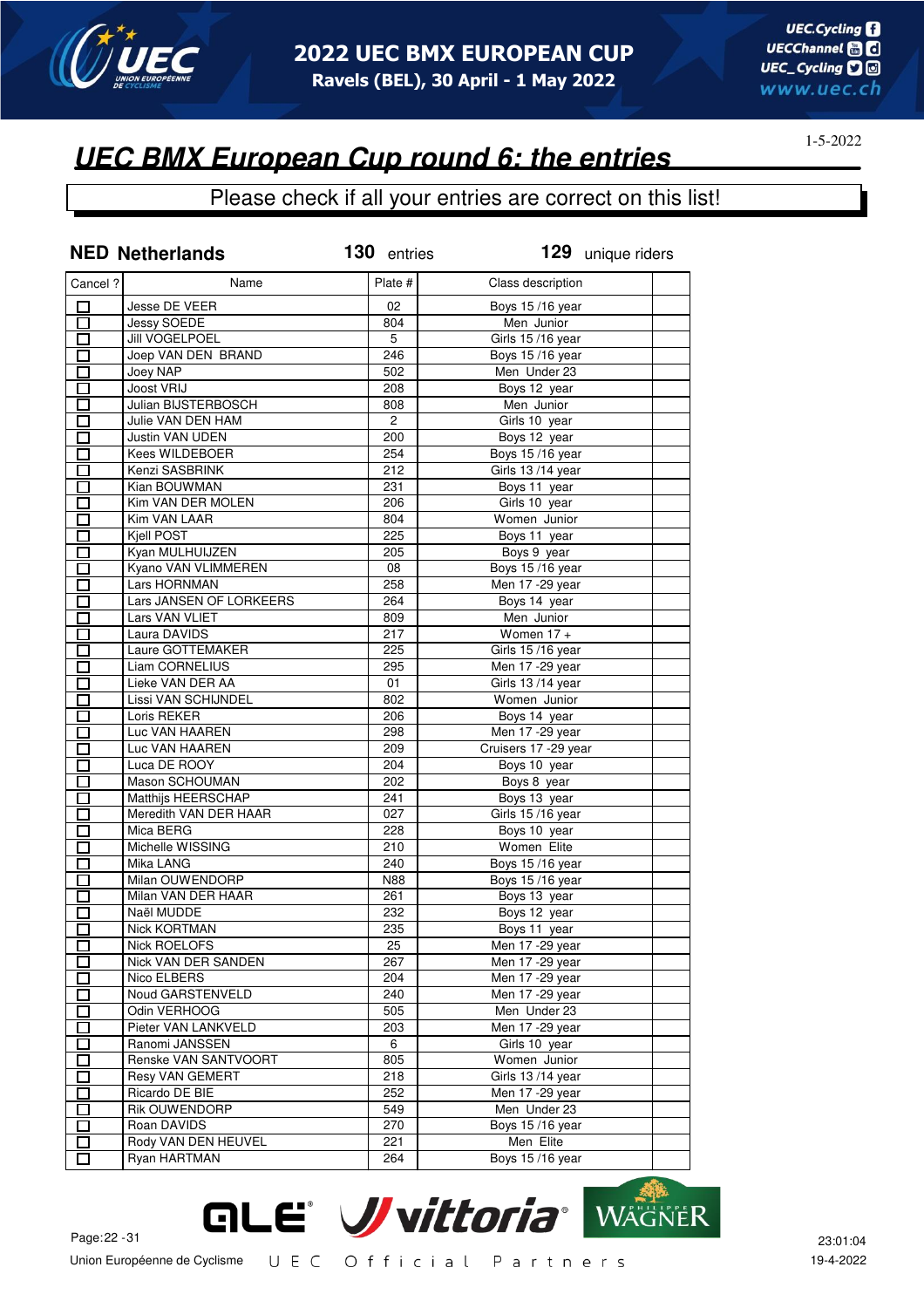

### **UEC BMX European Cup round 6: the entries**

|                      | <b>NED Netherlands</b> | 130 entries | 129 unique riders |
|----------------------|------------------------|-------------|-------------------|
| Cancel ?             | Name                   | Plate #     | Class description |
|                      | Sam MEIJER             | 207         | Boys 11 year      |
| 昌旦                   | <b>Scott JANSSEN</b>   | 200         | Boys 14 year      |
|                      | Sem LOURENSEN          | 503         | Men Under 23      |
|                      | Sem VAN DIJKEN         | 211         | Boys 9 year       |
| $\overline{\Box}$    | Sem VERHOEVEN          | 297         | Men 17 - 29 year  |
| 마다미디디                | Sep KORFF              | 294         | Boys 15/16 year   |
|                      | Stan RORIJE            | 240         | Boys 14 year      |
|                      | Steffi KERS            | 211         | Women $17 +$      |
|                      | Steven ROUWÉ           | 251         | Men 17 - 29 year  |
|                      | Stijn DREIJERS         | 213         | Boys 11 year      |
|                      | Stijn VAN SOEST        | 206         | Boys 15/16 year   |
| $\overline{\Box}$    | Suela RUITENGA         | 17          | Women $17 +$      |
| $\frac{\Box}{\Box}$  | Sven KUIK              | 255         | Boys 15/16 year   |
|                      | Teun KIVIT             | 508         | Men Under 23      |
| 日日                   | Thijs BRASPENNING      | 254         | Boys 14 year      |
|                      | Thijs PRONK            | 233         | Boys 13 year      |
|                      | Tijme VERHOEVEN        | N84         | Boys 15/16 year   |
| $\overline{\Xi}$     | Tim GOOSSENS           | 506         | Men Under 23      |
|                      | <b>Tim VAN ESSEN</b>   | 258         | Boys 14 year      |
| $\overline{\Xi}$     | Tom VAN DEN BEMT       | 246         | Boys 14 year      |
|                      | Twan VAN DORP          | 211         | Boys 15/16 year   |
| Ē                    | Verona VAN MOL         | 014         | Women $17 +$      |
|                      | <b>Wilco COSIJNSE</b>  | V13         | Cruisers $45 +$   |
| $\overline{\square}$ | <b>Yvette DE WAARD</b> | 801         | Women Junior      |

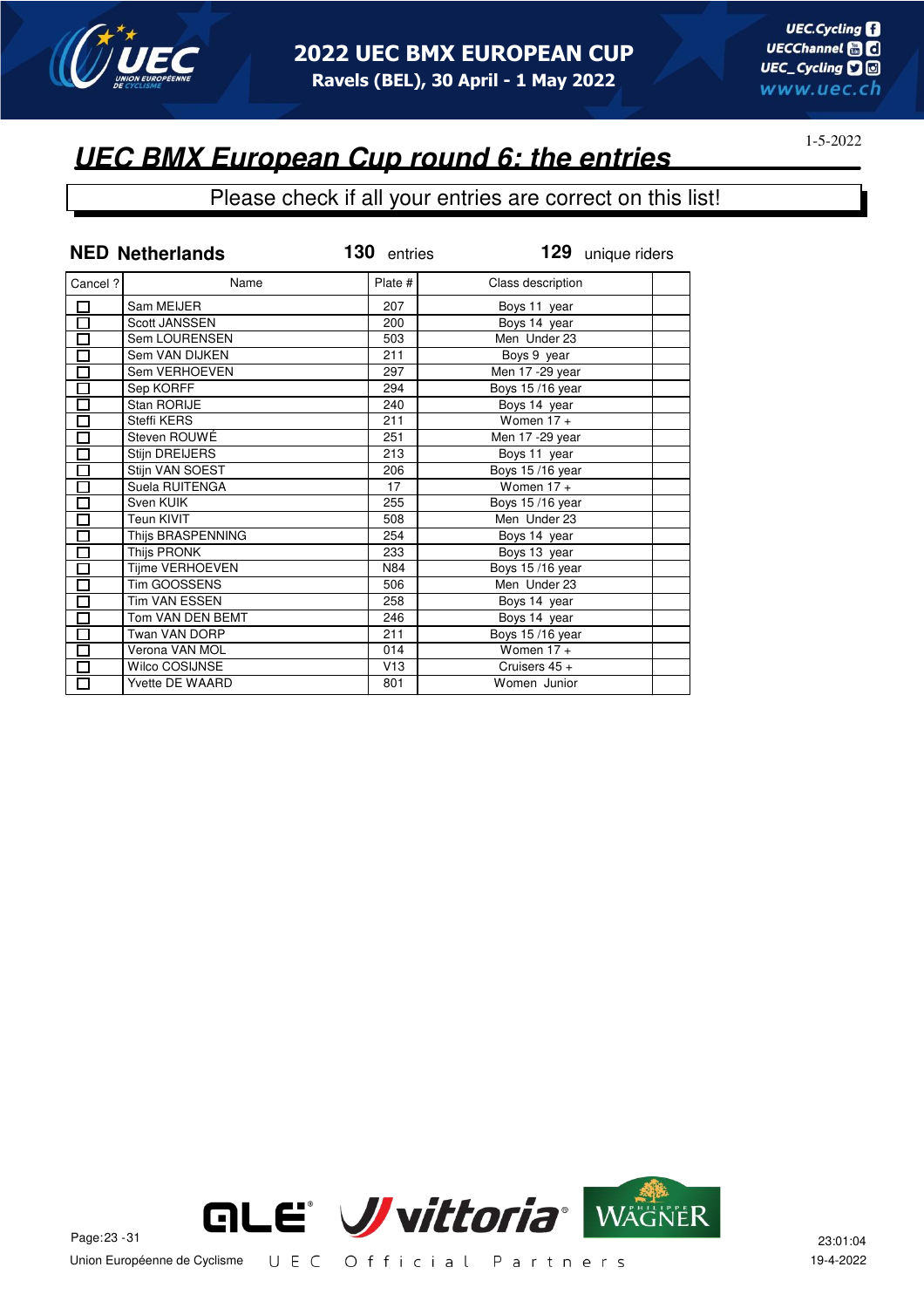

1-5-2022

| <b>POL Poland</b> |                  | entries   | unique riders     |  |
|-------------------|------------------|-----------|-------------------|--|
| Cancel ?          | Name             | Plate $#$ | Class description |  |
|                   | Daniel KOLODZIEJ | 951       | Boys 11 year      |  |

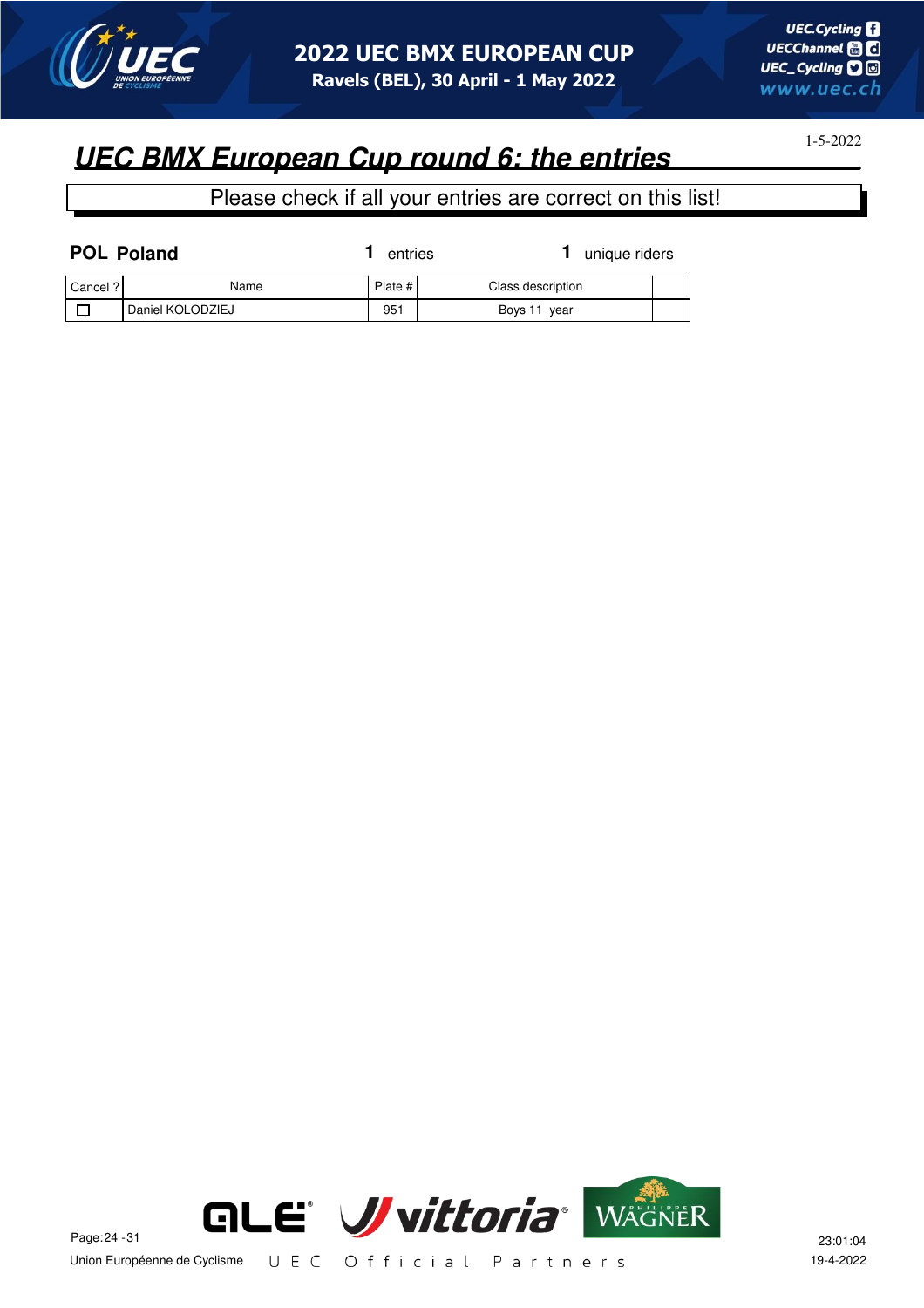

1-5-2022

| <b>POR Portugal</b> |                 | entries |                   | unique riders |  |
|---------------------|-----------------|---------|-------------------|---------------|--|
| l Cancel ? l        | Name            | Plate # | Class description |               |  |
|                     | Renato DA SILVA | 863     | Men Junior        |               |  |

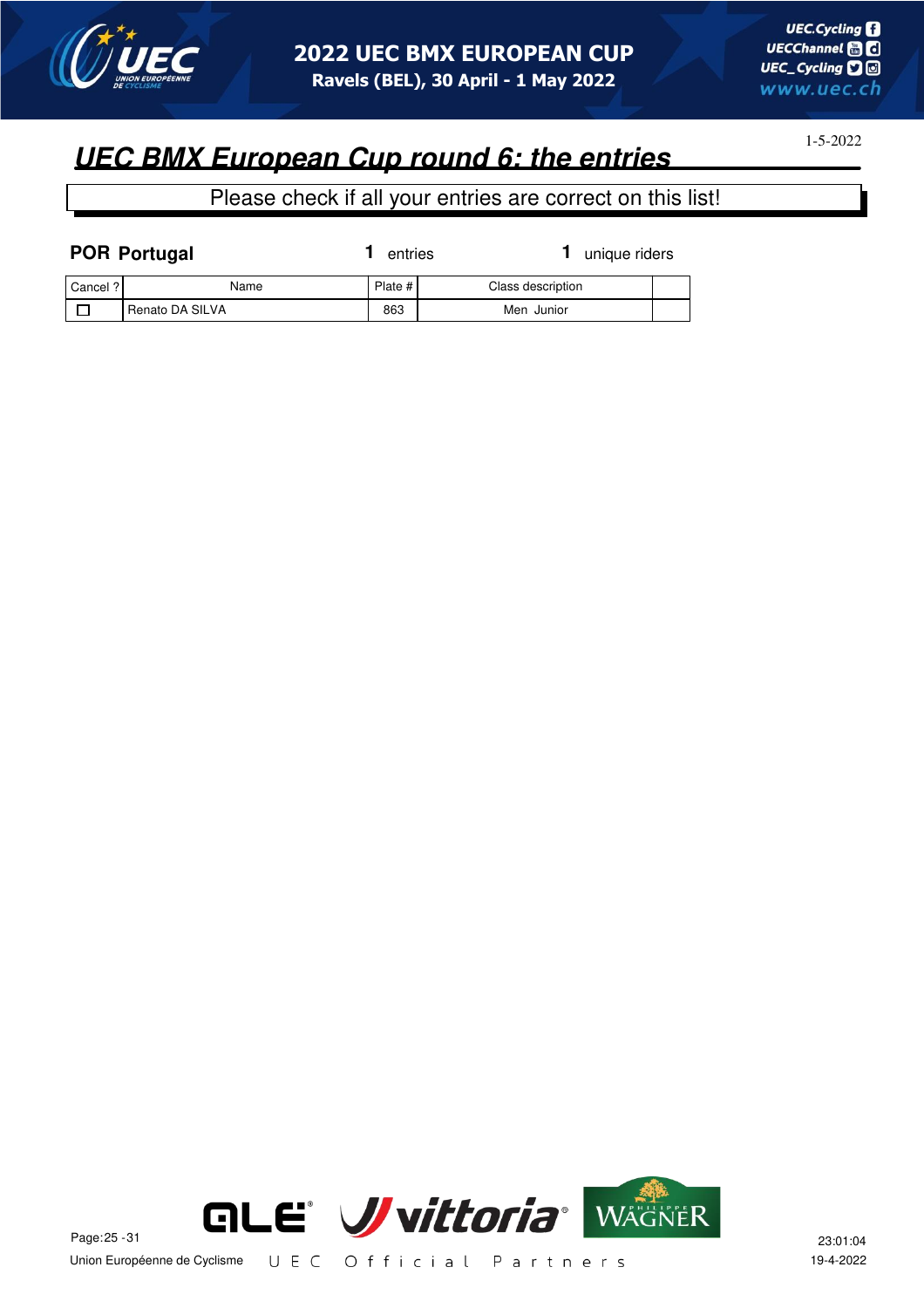

# **UEC BMX European Cup round 6: the entries**

### Please check if all your entries are correct on this list!

| <b>SLO Slovenia</b> | 3 entries | 3 uniq |
|---------------------|-----------|--------|
|                     |           |        |

**3** entries **3** unique riders

| l Cancel ? l | Name             | Plate # | Class description |  |
|--------------|------------------|---------|-------------------|--|
|              | Gai GORZA        | 981     | Men 17 -29 year   |  |
|              | Jošt LOŽAR       | 982     | Boys 12 year      |  |
|              | Mak BREZNIK FALK | 983     | Boys 13 year      |  |

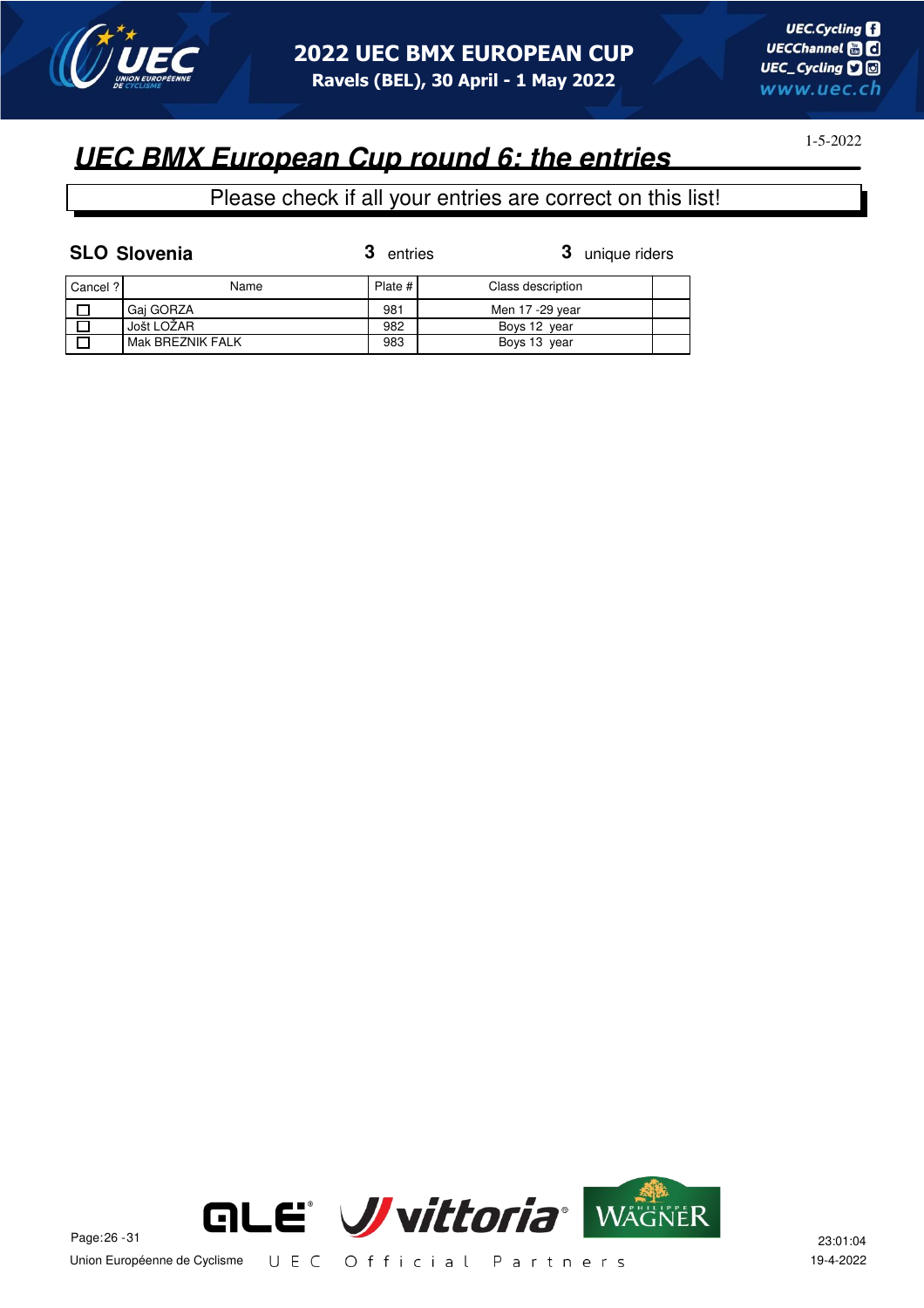

### Please check if all your entries are correct on this list!

|                          | <b>SUI Switzerland</b> | 33 entries | 33 unique riders  |  |
|--------------------------|------------------------|------------|-------------------|--|
| Cancel ?                 | Name                   | Plate #    | Class description |  |
| $\Box$                   | Amaëlle CALOZ          | 505        | Women Under 23    |  |
| $\overline{\Box}$        | <b>Arnaud CAMPICHE</b> | 26         | Men 17 - 29 year  |  |
| П                        | Benoît KÜNZLE          | 537        | Men Under 23      |  |
| П                        | Caloz TIMO             | 532        | Men Under 23      |  |
| П                        | Christelle BOIVIN      | 208        | Women Elite       |  |
| $\overline{\phantom{0}}$ | Finn BURKARD           | 556        | Boys 10 year      |  |
| П                        | Florence JULIA         | V16        | Cruisers Women    |  |
| П                        | Inès CLAESSENS         | 808        | Women Junior      |  |
| П                        | Jade CLAESSENS         | 500        | Girls 13/14 year  |  |
| п                        | Jairon LYRENMANN       | 542        | Boys 8 year       |  |
|                          | Jara BURKARD           | 555        | Girls 11/12 year  |  |
| П                        | Jordan PATTHEY         | 547        | Boys 15/16 year   |  |
|                          | Joy STIPLOVSEK         | 012        | Girls 15/16 year  |  |
|                          | <b>Jules KASPER</b>    | 8          | Boys 12 year      |  |
| П                        | Kilian BURKHARDT       | 14         | Men 17 - 29 year  |  |
| П                        | Louis KASPER           | 831        | Men Junior        |  |
| П                        | Malik RIHANI           | 550        | Boys 10 year      |  |
| П                        | Mathis TRAVELLETTI     | 556        | Boys 15/16 year   |  |
| П                        | Max KULLMANN           | 502        | Boys 14 year      |  |
| П                        | Merel NOËTH            | 306        | Girls 13/14 year  |  |
| П                        | Nathaniel KÖHLER       | 17         | Boys 11 year      |  |
| $\Box$                   | Nevin BURKARD          | 544        | Boys 8 year       |  |
| $\Box$                   | Nick HOFER             | 027        | Boys 15/16 year   |  |
| 口                        | <b>Nick KASPER</b>     | 543        | Boys 9 year       |  |
| $\Box$                   | Remo HOFER             | 842        | Men Junior        |  |
| П                        | Seal NÜNLIST           | 839        | Men Junior        |  |
| П                        | Sébastien CAMPICHE     | 838        | Men Junior        |  |
| П                        | Shane NÜNLIST          | 540        | Boys 14 year      |  |
| $\Box$                   | <b>Siro NÜNLIST</b>    | 563        | Boys 15/16 year   |  |
| $\Box$                   | Thalya BURFORD         | 211        | Women Elite       |  |
| $\Box$                   | Tim WEIERSMÜLLER       | 528        | Men Under 23      |  |
| П                        | <b>Tristan BOREL</b>   | 535        | Men Under 23      |  |
| П                        | Ugo BALLERINI          | 213        | Men Elite         |  |

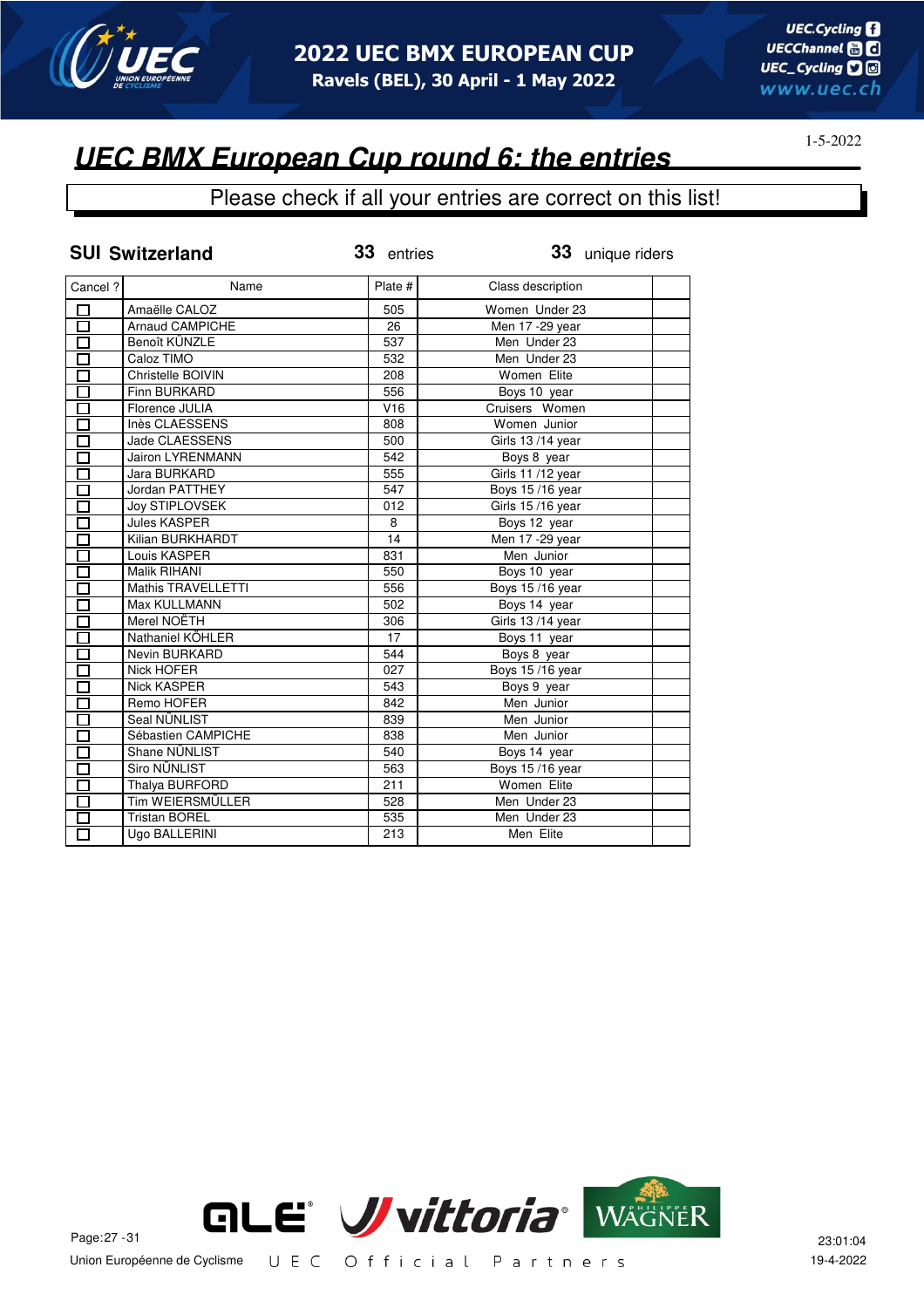

## **UEC BMX European Cup round 6: the entries**

|          | <b>SVK Slovakia</b> | 5<br>entries | 5 unique riders   |
|----------|---------------------|--------------|-------------------|
| Cancel ? | Name                | Plate #      | Class description |
| П        | Grace HUDÁK         | 968          | Girls 8 year      |
|          | Lukáš VANCO         | 965          | Boys 9 year       |
|          | Matyáš VANCO        | 914          | Boys 12 year      |
| $\Box$   | Maximilián MARENCÍK | 821          | Men Junior        |
| П        | Sebastian SULKA     | 224          | Men Elite         |

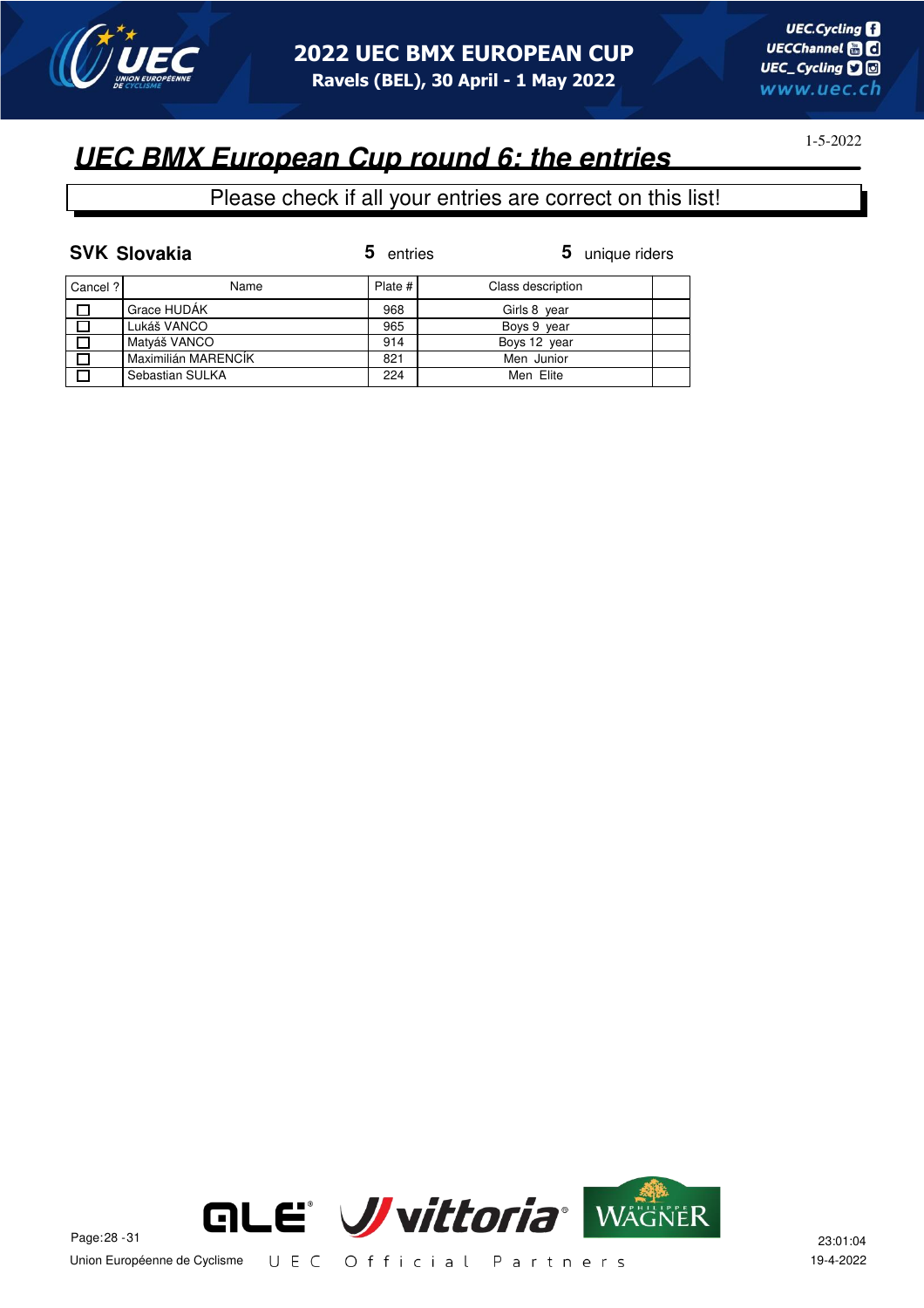

# **UEC BMX European Cup round 6: the entries**

|          | <b>SWE Sweden</b>     | entries | 8<br>unique riders |
|----------|-----------------------|---------|--------------------|
| Cancel ? | Name                  | Plate # | Class description  |
|          | Felicia KLINGSTRÖM    | 800     | Women Junior       |
| $\Box$   | Jesper WAHLBERG       | 17      | Boys 14 year       |
|          | Oliver SIMONSEN       | 751     | Boys 13 year       |
|          | Penn ZERGE            | 751     | Boys 9 year        |
|          | Tage TURANDER         | 801     | Men Junior         |
|          | Vincent MOLÉN         | 800     | Men Junior         |
|          | <b>William INGELS</b> | 760     | Boys 15/16 year    |
|          | William SKARP         | 802     | Men Junior         |

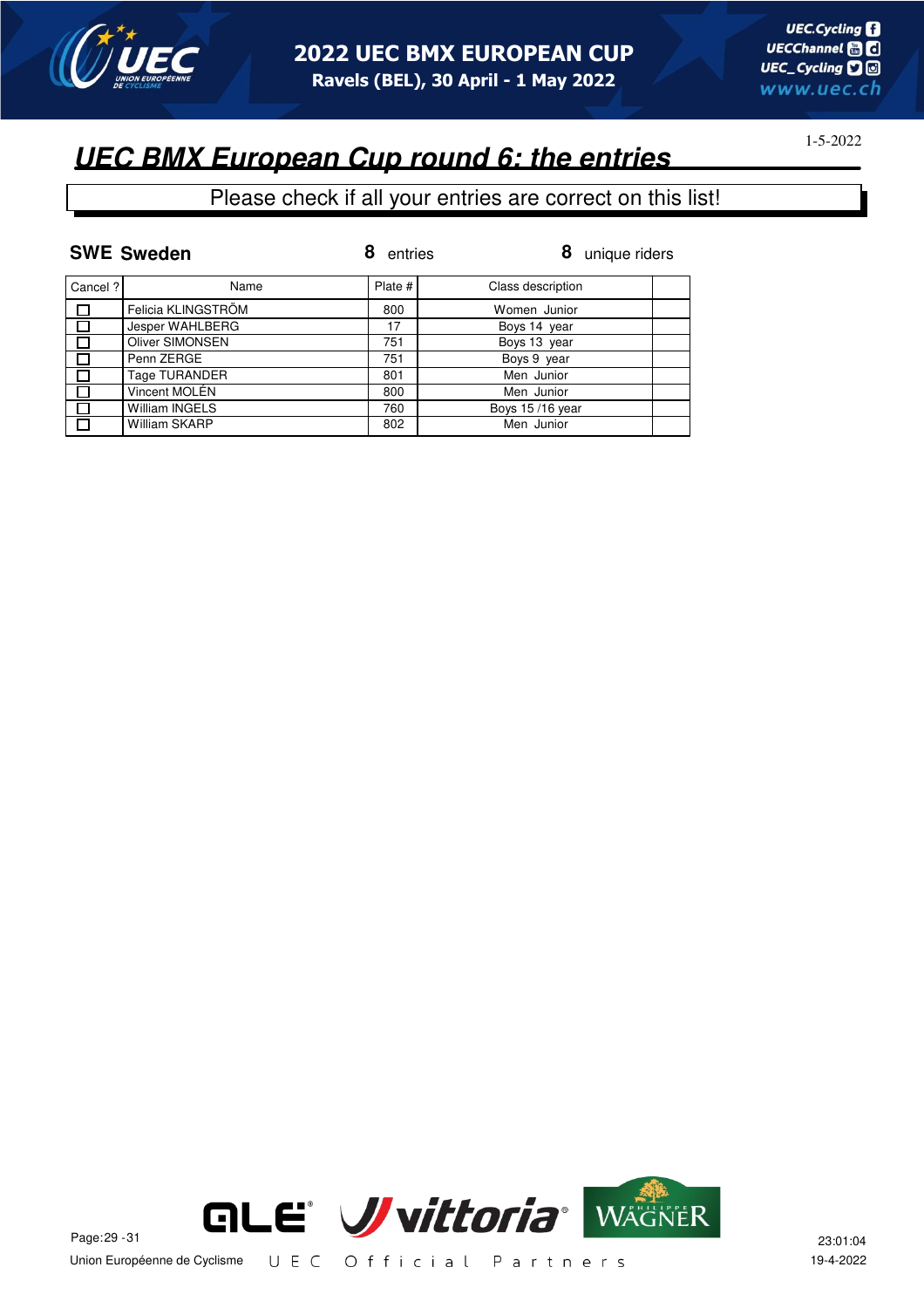

1-5-2022

| <b>UKR Ukraine</b> |                   | unique riders<br>entries |                   |  |
|--------------------|-------------------|--------------------------|-------------------|--|
| Cancel ?           | Name              | Plate #                  | Class description |  |
|                    | Danyil CHEREMSKYI | 864                      | Men Junior        |  |